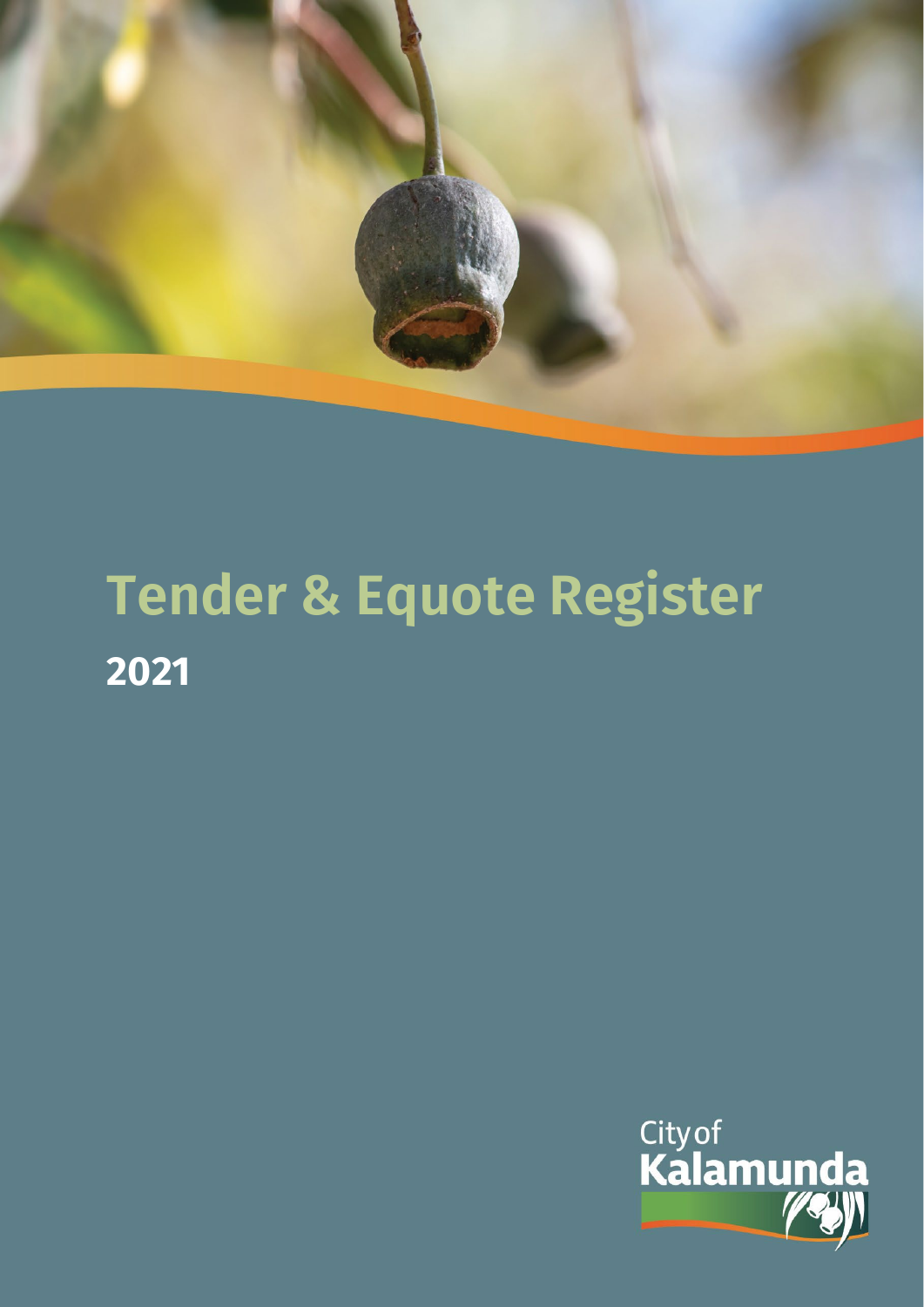

## **Index Tenders**

| No.  | <b>Tender Name</b>                                                | <b>Status</b>     |
|------|-------------------------------------------------------------------|-------------------|
| 2101 | RFT 2101 - Patrol, Monitoring and Alarm Services                  | Deferred          |
| 2102 | RFT 2102 - Traffic Management                                     | Awarded           |
| 2103 | RFT 2103 - Construction of Ray Owen Car Park                      | Awarded           |
| 2104 | RFT 2104 - Playspace and Skate Park Detail Design                 | Awarded           |
| 2105 | RFT 2105 - Client-Side PM and Superintendent                      | Awarded           |
| 2106 | RFT 2106 - Kostera Oval Storeroom and Change Room                 | Awarded           |
| 2107 | RFT 2107 - Concrete Pathways                                      | Awarded           |
| 2108 | RFT 2108 - Green Waste Services                                   | Under             |
|      |                                                                   | Development       |
| 2109 | RFT 2109 - Central Mall Streetscape                               | Awarded           |
| 2110 | RFT 2110 - Maida Vale Reserve - Master Plan Sports Field Lighting | Awarded           |
|      | Upgrades                                                          |                   |
| 2111 | RFT 2111 - Dawson and Pioneer Parks (Contaminated Sites Act 2003  | <b>EVALUATION</b> |
|      | WA)                                                               |                   |
| 2112 | RFT 2112 - Street Sweeper                                         | Awarded           |
| 2113 | RFT 2113 - Dundas Road, High Wycombe, Road Rehabilitation         | Awarded           |
| 2114 | RFT 2114 - Stirk Park Drainage and Pond Upgrades                  | Awarded           |
| 2115 | RFT 2115 - Provision of Cleaning Services                         | Awarded           |
| 2116 | RFT 2116 - Berkshire Road and Dundas Road Shared Path             | Awarded           |
|      |                                                                   |                   |
|      |                                                                   |                   |
|      |                                                                   |                   |
|      |                                                                   |                   |
|      |                                                                   |                   |
|      |                                                                   |                   |
|      |                                                                   |                   |
|      |                                                                   |                   |
|      |                                                                   |                   |
|      |                                                                   |                   |
|      |                                                                   |                   |
|      |                                                                   |                   |
|      |                                                                   |                   |
|      |                                                                   |                   |
|      |                                                                   |                   |
|      |                                                                   |                   |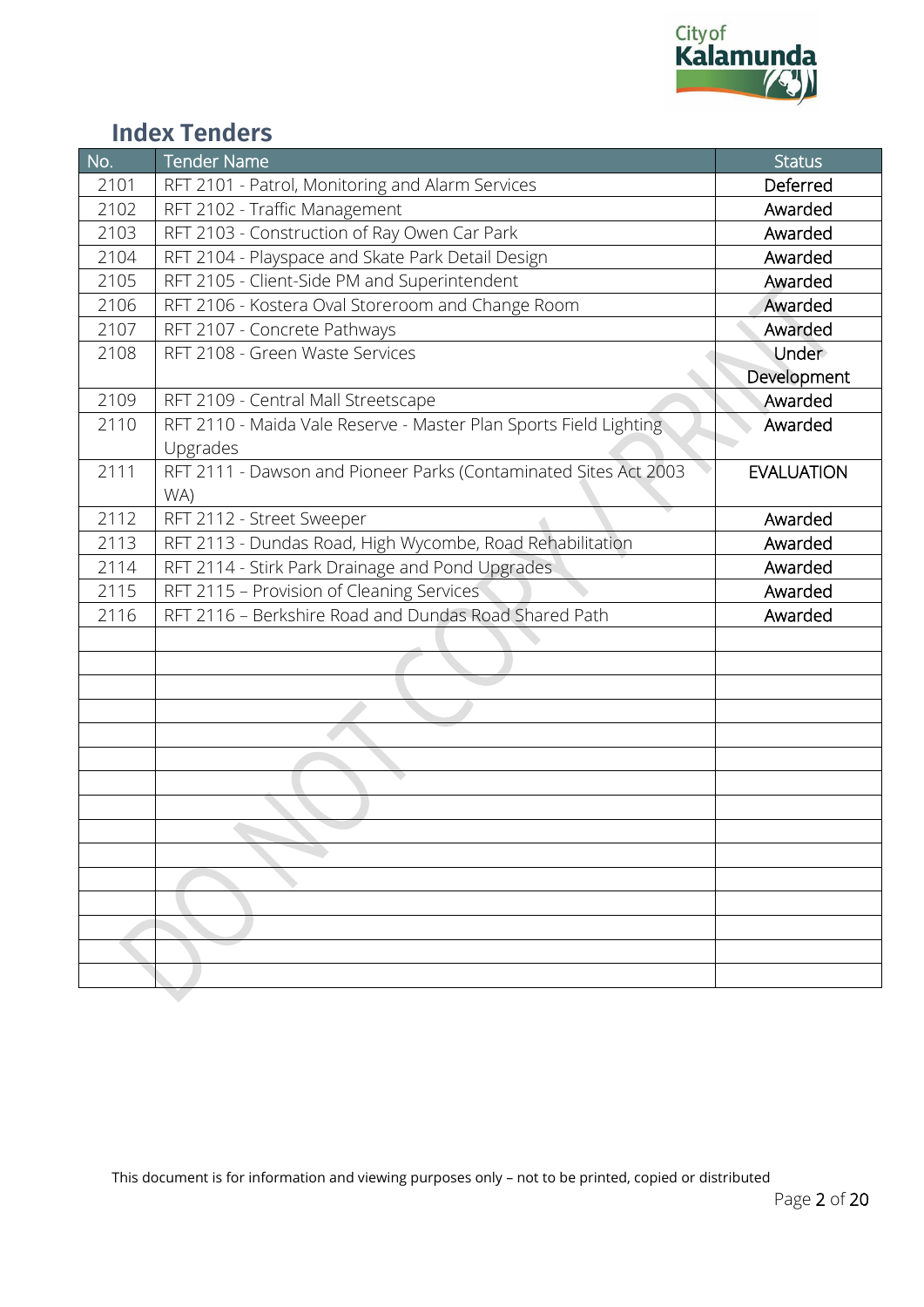<span id="page-2-0"></span>

| <b>Tender Register</b>        |  | <b>Tender No. 2101</b>                           |
|-------------------------------|--|--------------------------------------------------|
| <b>Brief Description</b>      |  | Patrol, Monitoring and Alarm Services - DEFERRED |
| <b>Advertisement Details:</b> |  |                                                  |
| Closing Date and Time:        |  |                                                  |
| Tenders opened by:            |  |                                                  |
| Respondents:                  |  |                                                  |
| <b>Advertisement Notice</b>   |  | Tender awarded by:                               |
|                               |  |                                                  |
|                               |  | Date of Council Meeting:                         |
|                               |  |                                                  |
|                               |  | Council Minute No:                               |
|                               |  |                                                  |
|                               |  |                                                  |
|                               |  | Awarded To:                                      |
|                               |  |                                                  |
|                               |  | <b>Contract Value:</b>                           |
|                               |  |                                                  |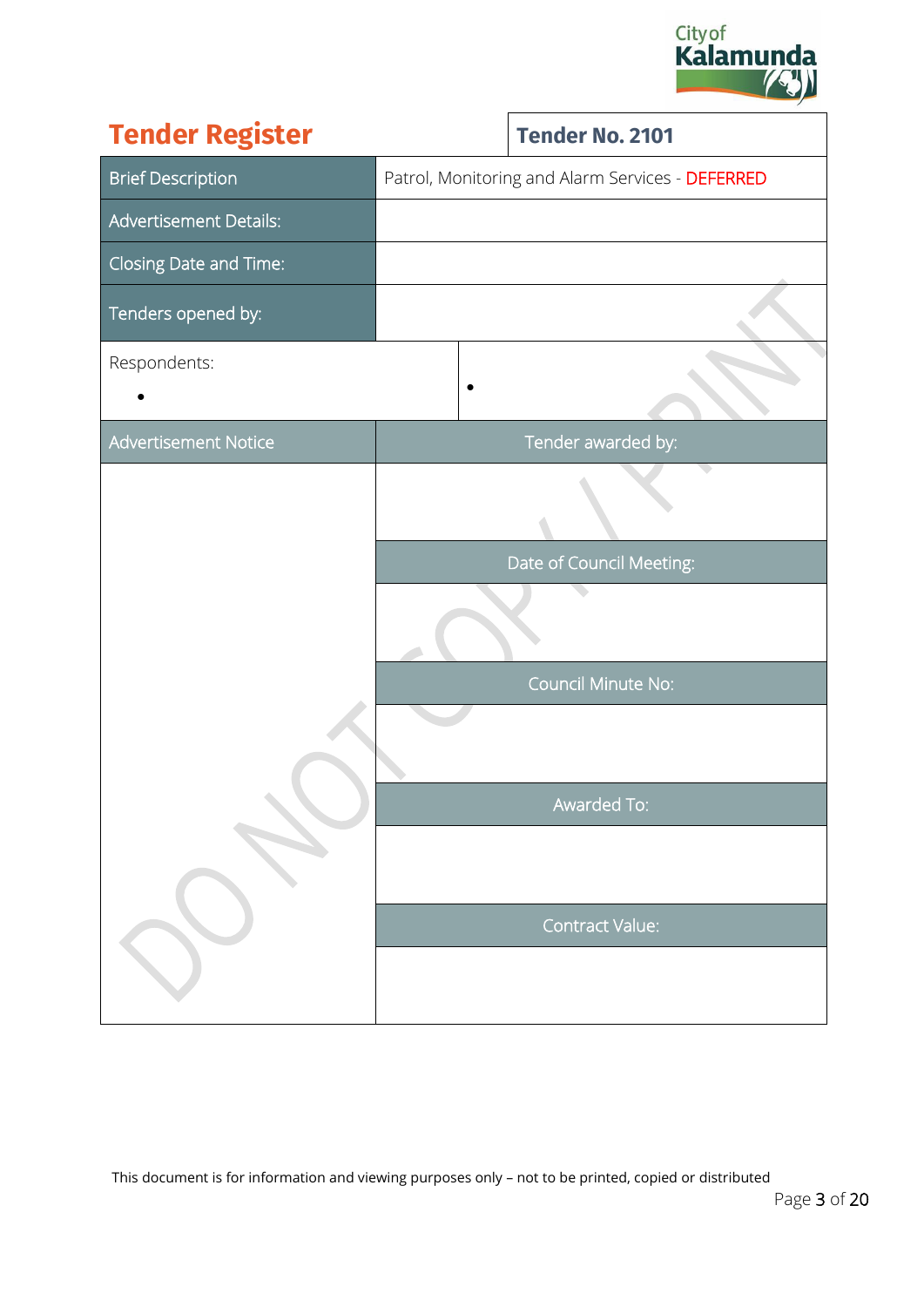

| <b>Tender Register</b>                                                                                                                                                                                                                                                                   | <b>Tender No. 2102</b>                                                                                                                                           |  |  |
|------------------------------------------------------------------------------------------------------------------------------------------------------------------------------------------------------------------------------------------------------------------------------------------|------------------------------------------------------------------------------------------------------------------------------------------------------------------|--|--|
| <b>Brief Description</b>                                                                                                                                                                                                                                                                 | RFT 2102 - Traffic Management                                                                                                                                    |  |  |
| <b>Advertisement Details:</b>                                                                                                                                                                                                                                                            | Wednesday 11 <sup>th</sup> August 2021 - The West Australian &<br>Tenderlink.com/Kalamunda                                                                       |  |  |
| Closing Date and Time:                                                                                                                                                                                                                                                                   | 2.00pm AWST 09 September 2021                                                                                                                                    |  |  |
| Tenders opened by:                                                                                                                                                                                                                                                                       | Maria Maw<br>Kristy Robinson                                                                                                                                     |  |  |
| Respondents:<br>Advanced Traffic Management (WA) Pty<br>Ltd<br>Altus Traffic Pty Ltd<br>QTM Pty Ltd                                                                                                                                                                                      | Carrington's<br>(WA)<br>Pty<br>T/As<br>Ltd<br>Carringtons Traffic Services<br>Contraflow Pty Ltd<br>$\bullet$<br>Drainflow Services Pty Ltd<br>WCP CIVIL PTY LTD |  |  |
| <b>Advertisement Notice</b>                                                                                                                                                                                                                                                              | Tender awarded by:                                                                                                                                               |  |  |
| City of                                                                                                                                                                                                                                                                                  | Council                                                                                                                                                          |  |  |
| Kalamunda                                                                                                                                                                                                                                                                                | Date of Council Meeting:                                                                                                                                         |  |  |
| The City of Kalamunda is<br>inviting tenders for the<br>following:<br>RFT 2102 - Provision of<br>Traffic Management<br>Services<br>Tender specifications and all<br>other documents are available<br>for downloading from the City                                                       | 23 November 2021                                                                                                                                                 |  |  |
| Kalamunda e-tendering<br>portal TenderLink:<br>www.tenderlink.com/<br>kalamunda                                                                                                                                                                                                          | <b>Council Minute No:</b>                                                                                                                                        |  |  |
| All Enquiries are to be<br>directed to Maria Maw via the<br><b>TenderLink Forum:</b><br>www.tenderlink.com/<br>kalamunda<br>lenders must be submitted<br>electronically via the City<br>of Kalamunda's e-tendering<br>portal located on TenderLink<br>(www.tenderlink.com/<br>kalamunda) | OCM 325/2021                                                                                                                                                     |  |  |
| Deadline for tenders to be<br>submitted is no later than<br>2.00pm AWST Thursday<br>Thursday<br>09 September 2021.                                                                                                                                                                       | <b>Awarded To:</b>                                                                                                                                               |  |  |
| Mailed,<br>Electronic<br>(email)<br>malled<br>Tenders,<br>hand<br>delivered,<br>and<br>tenders<br>submitted by facsimile or<br>telephone<br>will<br>not<br>be<br>accepted.<br>Tenders received after the due<br>time and date will not be<br>accepted.                                   | Carrington's (WA) Pty Ltd                                                                                                                                        |  |  |
| Canvassing of any City of<br>Councillors<br>Kalamunda<br>or<br>Officers will disqualify Tenders<br>from the Tender process.                                                                                                                                                              | <b>Contract Value:</b>                                                                                                                                           |  |  |
| Rhonda Hardy<br><b>Chief Executive Officer</b>                                                                                                                                                                                                                                           | Schedule of Rates (Est Value \$2.1M 3 years)<br>3 Years plus 1 x 1                                                                                               |  |  |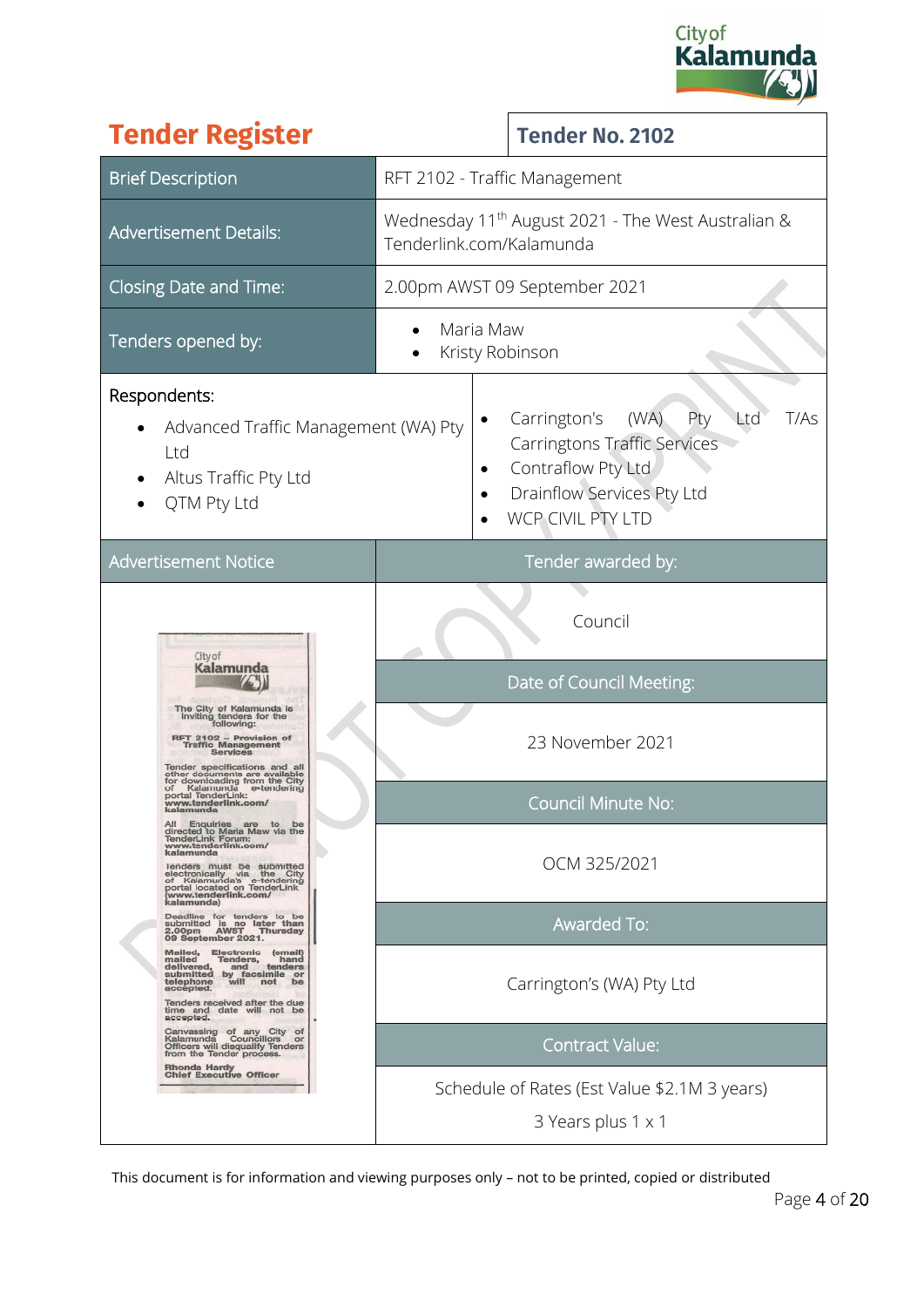

| <b>Tender Register</b>                                                                                                                                                                                                             | <b>Tender No. 2103</b>                                                                 |  |  |
|------------------------------------------------------------------------------------------------------------------------------------------------------------------------------------------------------------------------------------|----------------------------------------------------------------------------------------|--|--|
| <b>Brief Description</b>                                                                                                                                                                                                           | RFT 2103 - Construction of Ray Owen Car Park                                           |  |  |
| <b>Advertisement Details:</b>                                                                                                                                                                                                      | Saturday 5 <sup>th</sup> June 2021 - The West Australian &<br>Tenderlink.com/Kalamunda |  |  |
| Closing Date and Time:                                                                                                                                                                                                             | 2.00pm AWST 05 July 2021                                                               |  |  |
| Tenders opened by:                                                                                                                                                                                                                 | Maria Maw<br>Kristy Robinson                                                           |  |  |
| Respondents:<br><b>BOS Civil Pty Ltd</b><br>CMA Contracting Pty Ltd<br>Egan Civil Pty Ltd                                                                                                                                          | MNC CIVIL<br>Tracc Civil Pty Ltd<br><b>West Coast Profilers</b>                        |  |  |
| <b>Advertisement Notice</b>                                                                                                                                                                                                        | Tender awarded by:                                                                     |  |  |
| Cityof                                                                                                                                                                                                                             | CEO Under Delegation Tenders under \$1,000,000<br>Date of Council Meeting:             |  |  |
| e 1A Carpark Upgrade<br><b>Owen Sporting Complex</b><br>.esmundie<br>Tender specifications and<br>other documents are available<br>downloading from the City<br>Kalamunda<br>e-tendering                                           | 03 November 2021                                                                       |  |  |
| tal TenderLink:<br>w.tenderlink.com<br>be                                                                                                                                                                                          | <b>Council Minute No:</b>                                                              |  |  |
| directed to Maria Maw<br>the TenderLink Forum:<br>www.tenderlink.com<br>kalamunda<br>Tenders must be submitted<br>electronically via the City<br>of Kalamunda's e-tendering<br>portal located on TenderLink<br>www.tenderlink.com/ | N/A                                                                                    |  |  |
| kalamunda)<br>Deadline for tenders to be<br>submitted is no later than<br>2.00pm AWST Monday 05th<br>July 2021.                                                                                                                    | <b>Awarded To:</b>                                                                     |  |  |
| Mailed, Electronic<br>mailed Tenders,<br>(email)<br>Tenders,<br>hand<br>delivered,<br>and<br>tenders<br>submitted<br>by facsimile or<br>will not be<br>telephone<br>accepted.                                                      | <b>BOS Civil Pty Ltd</b>                                                               |  |  |
| Tenders received after the due<br>time and date will not be<br>accepted.<br>Canvassing<br>of<br>any<br>City<br>of Kalamunda Councillors or                                                                                         | <b>Contract Value:</b>                                                                 |  |  |
| Officers will disqualify Tenders<br>from the Tender process.<br>Rhonda Hardy<br>Chief Executive Officer                                                                                                                            | \$880,393.55 ex gst                                                                    |  |  |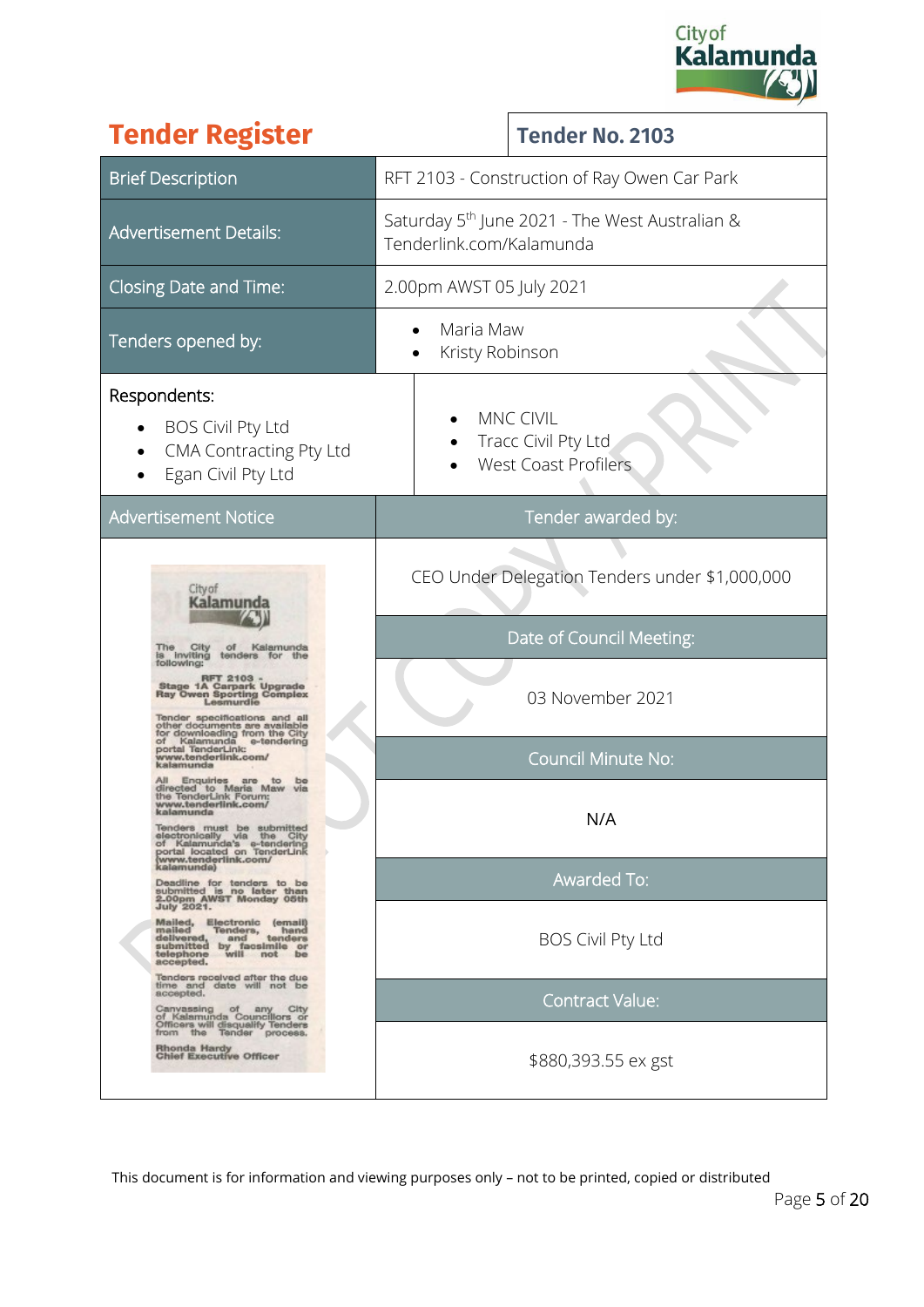

| <b>Tender Register</b>                                                                                                                                                                                                                                                          | <b>Tender No. 2104</b>                                                                   |  |  |
|---------------------------------------------------------------------------------------------------------------------------------------------------------------------------------------------------------------------------------------------------------------------------------|------------------------------------------------------------------------------------------|--|--|
| <b>Brief Description</b>                                                                                                                                                                                                                                                        | RFT 2104 - Playspace and Skate Park Detail Design                                        |  |  |
| <b>Advertisement Details:</b>                                                                                                                                                                                                                                                   | Saturday 27 <sup>th</sup> March 2021 - The West Australian &<br>Tenderlink.com/Kalamunda |  |  |
| <b>Closing Date and Time:</b>                                                                                                                                                                                                                                                   | 2.00pm AWST Wed 14 <sup>th</sup> April 2021                                              |  |  |
| Tenders opened by:                                                                                                                                                                                                                                                              | Maria Maw<br>Kristy Robinson                                                             |  |  |
| Respondents:<br>Convic Pty Ltd<br>Ecoscape                                                                                                                                                                                                                                      | Nature Play Solutions<br>Place Laboratory                                                |  |  |
| <b>Advertisement Notice</b>                                                                                                                                                                                                                                                     | Tender awarded by:                                                                       |  |  |
|                                                                                                                                                                                                                                                                                 | Director of Asset Services                                                               |  |  |
| Cityof<br>Kalamunda<br>The City of Kalamunda is<br>inviting tenders for the<br>following:<br>RFT 2104 - Play Space and<br>Skate Park Detailed Design<br>for Stirk Park Kalamunda<br>Tender specifications and all                                                               | Date of Council Meeting:                                                                 |  |  |
|                                                                                                                                                                                                                                                                                 | Signed 31-May-2021                                                                       |  |  |
| other documents are available<br>for downloading from the City<br>of<br>Kalamunda e-tendering<br>al TenderLink: www.<br>portal<br>tenderlink.com/kalamunda.                                                                                                                     | <b>Council Minute No:</b>                                                                |  |  |
| All Enquiries are to be<br>directed to Maria Maw via<br>the TenderLink Forum: www.<br>tenderlink.com/kalamunda.<br>Tenders must be submitted<br>electronically via the City<br>of Kalamunda's e-tendering<br>portal located on TenderLink<br>(www.tenderlink.com/<br>kalamunda) | N/A                                                                                      |  |  |
| Deadline for tenders to be<br>submitted is no later than<br>2.00pm AWST Monday 26th<br>April 2021.<br>Malled, Electronic (email)<br>Tenders, hand<br>and tenders<br>mailed<br>delivered, and tenured<br>aubmitted by facsimile or<br>subminone will not be                      | <b>Awarded To:</b>                                                                       |  |  |
| Tenders received after the due<br>time and date will not be<br>accepted.                                                                                                                                                                                                        | Nature Play Solutions                                                                    |  |  |
| Canvassing of any City of<br>Kalamunda Councillors or<br>Officers will disqualify Tenders<br>from the Tender process.<br><b>Rhonda Hardy</b><br><b>Chief Executive Officer</b>                                                                                                  | <b>Contract Value:</b>                                                                   |  |  |
|                                                                                                                                                                                                                                                                                 | \$209,125 ex gst                                                                         |  |  |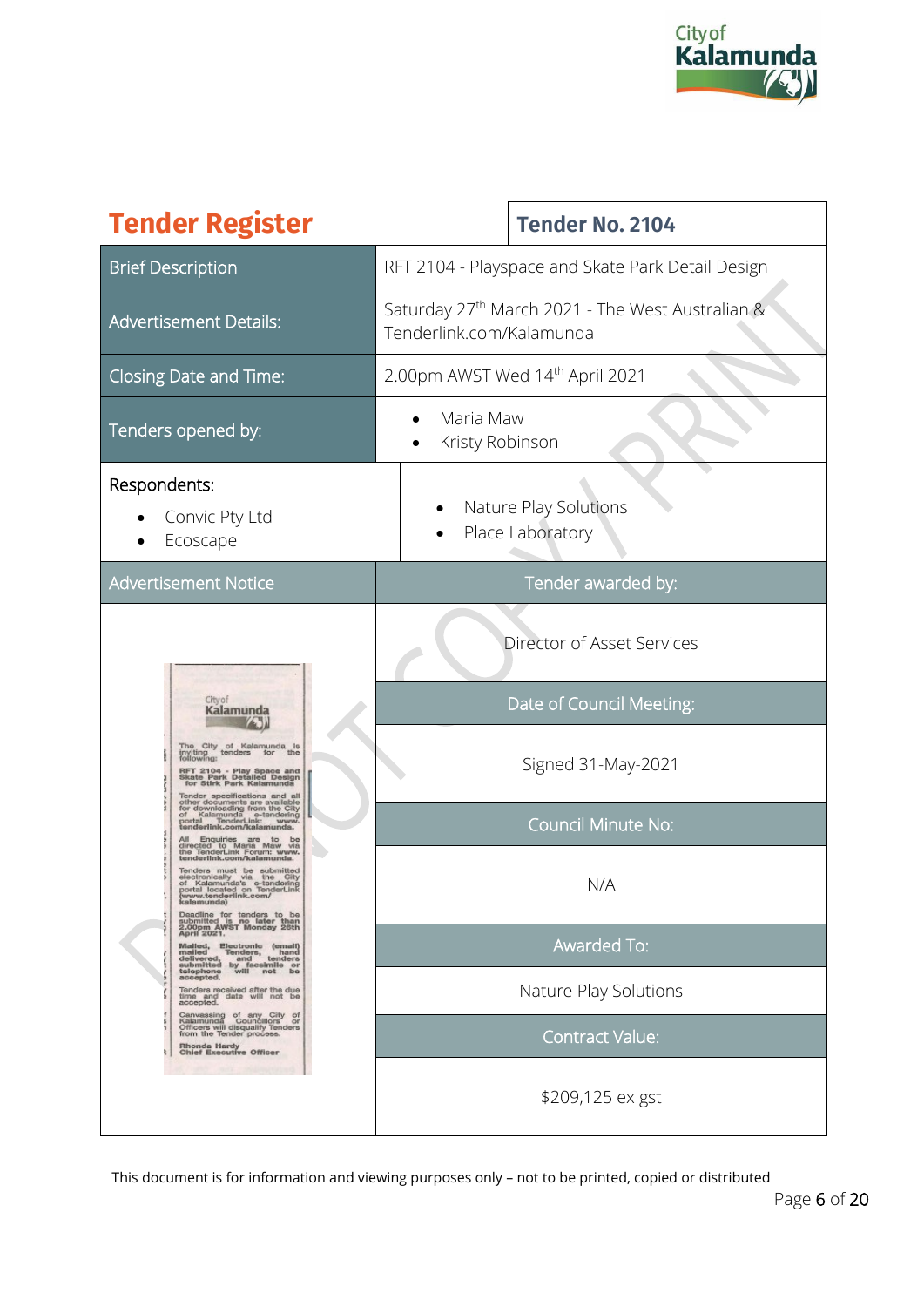

|                                                                                                                                                                                                                    | <b>Tender Register</b>                                                                                                                                                                                                                           |                                                                                        | <b>Tender No. 2105</b>                                                                                                                                                                          |  |  |
|--------------------------------------------------------------------------------------------------------------------------------------------------------------------------------------------------------------------|--------------------------------------------------------------------------------------------------------------------------------------------------------------------------------------------------------------------------------------------------|----------------------------------------------------------------------------------------|-------------------------------------------------------------------------------------------------------------------------------------------------------------------------------------------------|--|--|
| <b>Brief Description</b>                                                                                                                                                                                           |                                                                                                                                                                                                                                                  |                                                                                        | Client-Side Project Manager and Superintendent                                                                                                                                                  |  |  |
| <b>Advertisement Details:</b>                                                                                                                                                                                      |                                                                                                                                                                                                                                                  | Saturday 01 <sup>st</sup> May 2021 - The West Australian &<br>Tenderlink.com/Kalamunda |                                                                                                                                                                                                 |  |  |
| <b>Closing Date and Time:</b>                                                                                                                                                                                      |                                                                                                                                                                                                                                                  |                                                                                        | 2.00pm AWST Monday 31 <sup>st</sup> May 2021                                                                                                                                                    |  |  |
| Tenders opened by:                                                                                                                                                                                                 |                                                                                                                                                                                                                                                  |                                                                                        | Maria Maw<br>Kristy Robinson                                                                                                                                                                    |  |  |
| <b>APP Corporation</b><br>Brett David Investments Pty Ltd T/A<br>Successful Projects<br>Cardno (WA) Pty Ltd<br>Constructive Project Solutions Pty Ltd<br>Diz Pty Ltd T/As Cushman & Wakefield<br>Greg Rowe Pty Ltd |                                                                                                                                                                                                                                                  |                                                                                        | Hub Property Group<br>JDSI Consulting Engineers Pty Ltd<br>Johnstaff Projects Pty Ltd<br>Jones Lang LaSalle (NSW) Pty Ltd<br>Lackon Pty Ltd<br>Rapallo<br>Turner & Townsend<br>Zorostar Pty Ltd |  |  |
| <b>Advertisement Notice</b>                                                                                                                                                                                        |                                                                                                                                                                                                                                                  |                                                                                        | Tender awarded by:                                                                                                                                                                              |  |  |
|                                                                                                                                                                                                                    | <b>City of</b>                                                                                                                                                                                                                                   |                                                                                        | Council                                                                                                                                                                                         |  |  |
|                                                                                                                                                                                                                    | City of Kalemunda<br>mviting tenders                                                                                                                                                                                                             |                                                                                        | Date of Council Meeting:                                                                                                                                                                        |  |  |
|                                                                                                                                                                                                                    |                                                                                                                                                                                                                                                  |                                                                                        | 24 <sup>th</sup> August 2021                                                                                                                                                                    |  |  |
|                                                                                                                                                                                                                    | portal TeriderLink:<br>www.tenderlink.com/<br>kalamusda                                                                                                                                                                                          |                                                                                        | <b>Council Minute No:</b>                                                                                                                                                                       |  |  |
|                                                                                                                                                                                                                    | All i<br>Enguiries art to be<br>directed to Maria Maw via the<br>www.tenderlink.com/<br>kalamusda<br>Tenders must be submitted<br>electron-cally via tie City of                                                                                 |                                                                                        | OCM 258/2021                                                                                                                                                                                    |  |  |
|                                                                                                                                                                                                                    | Kalanunda's elendering<br>portal leceted on enderLink<br>www.tenderlink.orm/<br>kalamunda)                                                                                                                                                       |                                                                                        | <b>Awarded To:</b>                                                                                                                                                                              |  |  |
|                                                                                                                                                                                                                    | Deadline for tenders to<br>then SLODpm AWSF Monday<br>31 May 2021.<br>Malled, Electronic<br>(email)<br>mailed<br>Tenders,<br>hamd<br>tenders<br>delivered,<br>and<br>submitted<br>by faculmile or<br>will not be<br>telephone<br>be<br>nccepted. |                                                                                        | Brett David Investments Pty Ltd T/A Successful Projects                                                                                                                                         |  |  |
|                                                                                                                                                                                                                    | Tenders received after the due<br>time and date will not be<br>accepted.                                                                                                                                                                         |                                                                                        | Contract Value:                                                                                                                                                                                 |  |  |
| Canwassing of any City of<br>Kalamunda Counsillors or<br>Officers will disquality Tenders<br>from the Tender process.<br><b>Rhonda Hardy</b><br>Chief Executive Officer                                            |                                                                                                                                                                                                                                                  |                                                                                        | Schedule of Rates (Potential Costs in order of \$900,000<br>to \$1,5000,000)                                                                                                                    |  |  |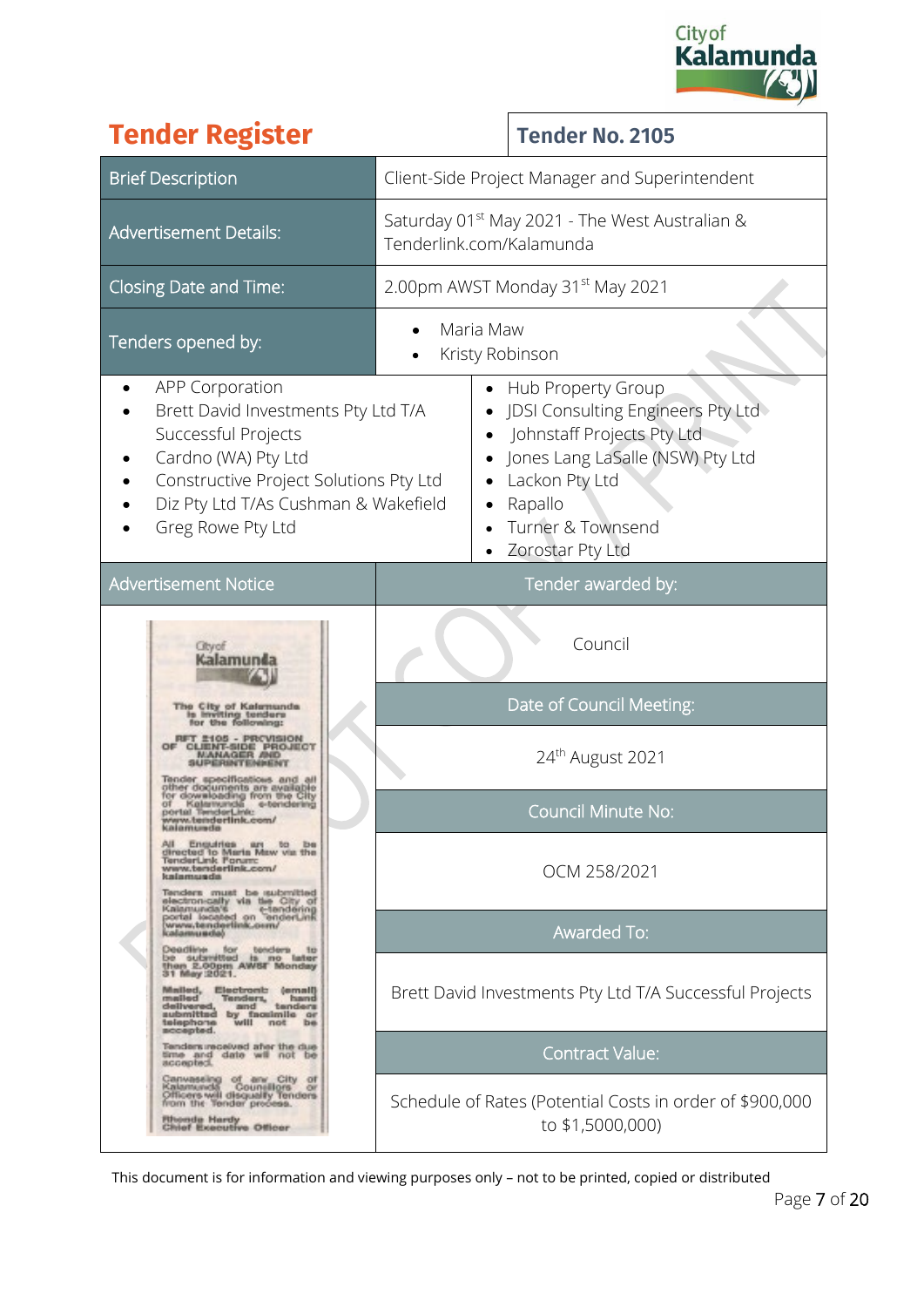

| <b>Tender Register</b>                                                                                                                                                                                                                         |                                                                           |   | <b>Tender No. 2106</b>                                         |
|------------------------------------------------------------------------------------------------------------------------------------------------------------------------------------------------------------------------------------------------|---------------------------------------------------------------------------|---|----------------------------------------------------------------|
| <b>Brief Description</b>                                                                                                                                                                                                                       | Kostera Oval Storeroom and Change Room                                    |   |                                                                |
| <b>Advertisement Details:</b>                                                                                                                                                                                                                  | Saturday 15 June 2021 - The West Australian &<br>Tenderlink.com/Kalamunda |   |                                                                |
| Closing Date and Time:                                                                                                                                                                                                                         | 2.00pm AWST Monday 19 <sup>th</sup> July 2021                             |   |                                                                |
| Tenders opened by:                                                                                                                                                                                                                             | Maria Maw<br>Kristy Robinson                                              |   |                                                                |
| AE Hoskins & Sons<br>Geared Construction Pty Ltd<br>Hill Top Group Pty Ltd                                                                                                                                                                     |                                                                           | ٠ | Hyde Family Trust<br>Palace Homes & Construction<br>Solution 4 |
| <b>Advertisement Notice</b>                                                                                                                                                                                                                    | Tender awarded by:                                                        |   |                                                                |
| City of                                                                                                                                                                                                                                        | CEO Under Delegation Tenders under \$1,000,000                            |   |                                                                |
| Kalamunda                                                                                                                                                                                                                                      | Date of Council Meeting:                                                  |   |                                                                |
| City of Kalamunda<br>inviting<br>following:<br>tenders<br>for<br>RFT 2106<br>Kalamunda Little Athletic                                                                                                                                         | 06 <sup>th</sup> October 2021                                             |   |                                                                |
| Club - New Storeroom (Part 1)<br>Additional Female Change<br>Rooms - Kostera Oval (Part 2)<br>Tender specifications                                                                                                                            |                                                                           |   | <b>Council Minute No:</b>                                      |
| elli other documents are<br>available for downloading<br>from the City of Kalamunda<br>e-tendering portal TenderLink:<br>www.tenderlink.com/<br>kalamunda<br>Enquiries<br>to<br>are                                                            | N/A                                                                       |   |                                                                |
| directed to<br>Maria<br>Maw<br>be<br>TenderLink<br>Forum:<br>www.tenderlink.com/<br>kalamunda<br>kalamunda<br>Tenders must be submitted                                                                                                        | <b>Awarded To:</b>                                                        |   |                                                                |
| electronically via the City<br>portal located on Tendering<br>www.tenderlink.com/<br>kalamunda)                                                                                                                                                | AE Hoskins Building Services                                              |   |                                                                |
| Deadline for tenders to be<br>is no later than<br>submitted<br>2.00pm AWST Monday 12<br><b>July 2021.</b><br>Mailed, Electronic (email)                                                                                                        | <b>Contract Value:</b>                                                    |   |                                                                |
| mailed<br>Tenders, have<br>Tenders, tenders<br>mailed<br>delivered, and<br>submitted by facsimile or<br>tashone will not be                                                                                                                    |                                                                           |   |                                                                |
| Tenders received after the<br>due time and date will not be<br>accepted<br>Canvassing of any City of<br>Kalamunda Councillors or<br>Officers will disqualify Tenders<br>from the<br>Tender process.<br>Rhonda Hardy<br>Chief Executive Officer |                                                                           |   | \$657,044.74 ex gst                                            |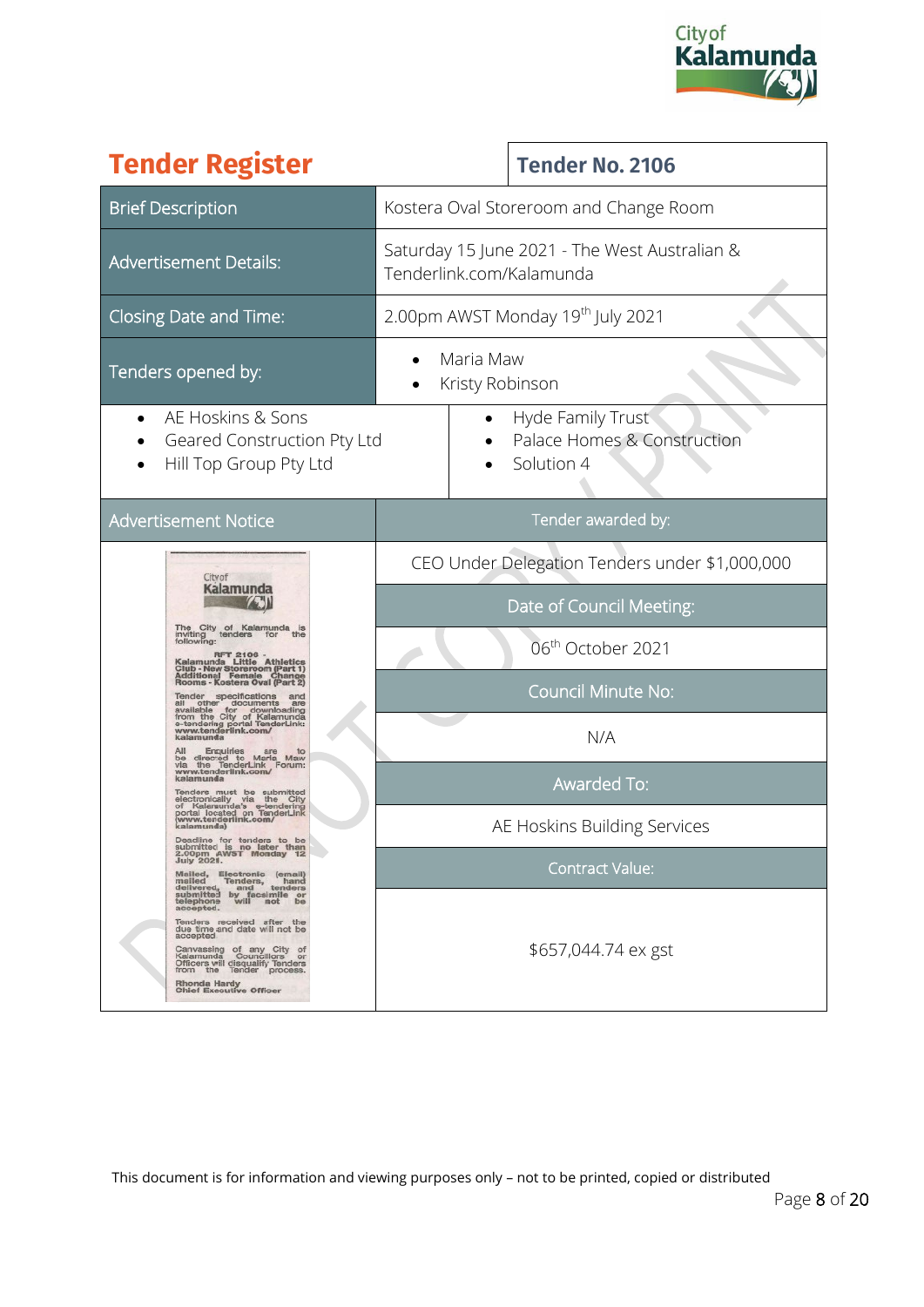

| <b>Tender Register</b>                                                                                                                                                                                                |                                                                            | <b>Tender No. 2107</b>                            |  |  |
|-----------------------------------------------------------------------------------------------------------------------------------------------------------------------------------------------------------------------|----------------------------------------------------------------------------|---------------------------------------------------|--|--|
| <b>Brief Description</b>                                                                                                                                                                                              | Provision of Concrete Pathways                                             |                                                   |  |  |
| <b>Advertisement Details:</b>                                                                                                                                                                                         | Wednesday 21 July 2021 - The West Australian &<br>Tenderlink.com/Kalamunda |                                                   |  |  |
| Closing Date and Time:                                                                                                                                                                                                |                                                                            | 2.00pm AWST Thursday 19 <sup>th</sup> August 2021 |  |  |
| Tenders opened by:                                                                                                                                                                                                    | Maria Maw<br>Kristy Robinson                                               |                                                   |  |  |
| Respondents:<br>Dowsing Group Pty Ltd<br>Springvilla Pastoral Company                                                                                                                                                 |                                                                            |                                                   |  |  |
| <b>Advertisement Notice</b>                                                                                                                                                                                           | Tender awarded by:                                                         |                                                   |  |  |
| Chyof                                                                                                                                                                                                                 | CEO Under Delegation Tenders under \$1,000,000                             |                                                   |  |  |
| Kalamunda                                                                                                                                                                                                             | Date of Council Meeting:                                                   |                                                   |  |  |
| C'ty of Kalanunda k<br>inviting tenders for the<br>RFT 2107 - Provision of Cast<br>In-situ Concrete Piotpaths,<br>Dual-use Paths, Coosovert<br>Miscellaneous Works                                                    | 11 November 2021                                                           |                                                   |  |  |
| documents are availabl<br>downloading from the City<br>Kalamunda<br>a-tend<br>portal TenderLink:                                                                                                                      |                                                                            | <b>Council Minute No:</b>                         |  |  |
| www.basderlink.com<br>/kalamurida<br>directed to Maria Maw via the<br>Tender Link Forum:<br>www.bink Forum:<br>w.teaderlink.com<br>kalamenda<br>must be sub                                                           |                                                                            | N/A                                               |  |  |
| ctronically via the City of<br><b>Kalamuricia</b> 's<br>tendering<br>portal located on Tender<br>www.tenderlink.com<br>kalamundal<br>Deadline for tenders to be<br>submitted is no later than<br>2.00pm AWST Thursday |                                                                            | Awarded To:                                       |  |  |
| 19th August 2021.<br>Mailed, Electronic (email)<br>Tenders hand<br>melled<br>meined sed tenders<br>submitted by facsimile or<br>telephone will not be<br>accepted.                                                    |                                                                            | Dowsing Group Pty Ltd                             |  |  |
| Tenders received after the due<br>time and date will not be<br>accepted.<br>Ceriveseing of an City of<br>Kalemunda Countillors or                                                                                     | <b>Contract Value:</b>                                                     |                                                   |  |  |
| Officers will disquality Tenders<br>from the Tender process.<br><b>Rhonda Hardy</b><br><b>Chief Esecutive Officer</b>                                                                                                 | Schedule of Rates (Est value \$300,000 p/a) 3 Years $+1$ +1                |                                                   |  |  |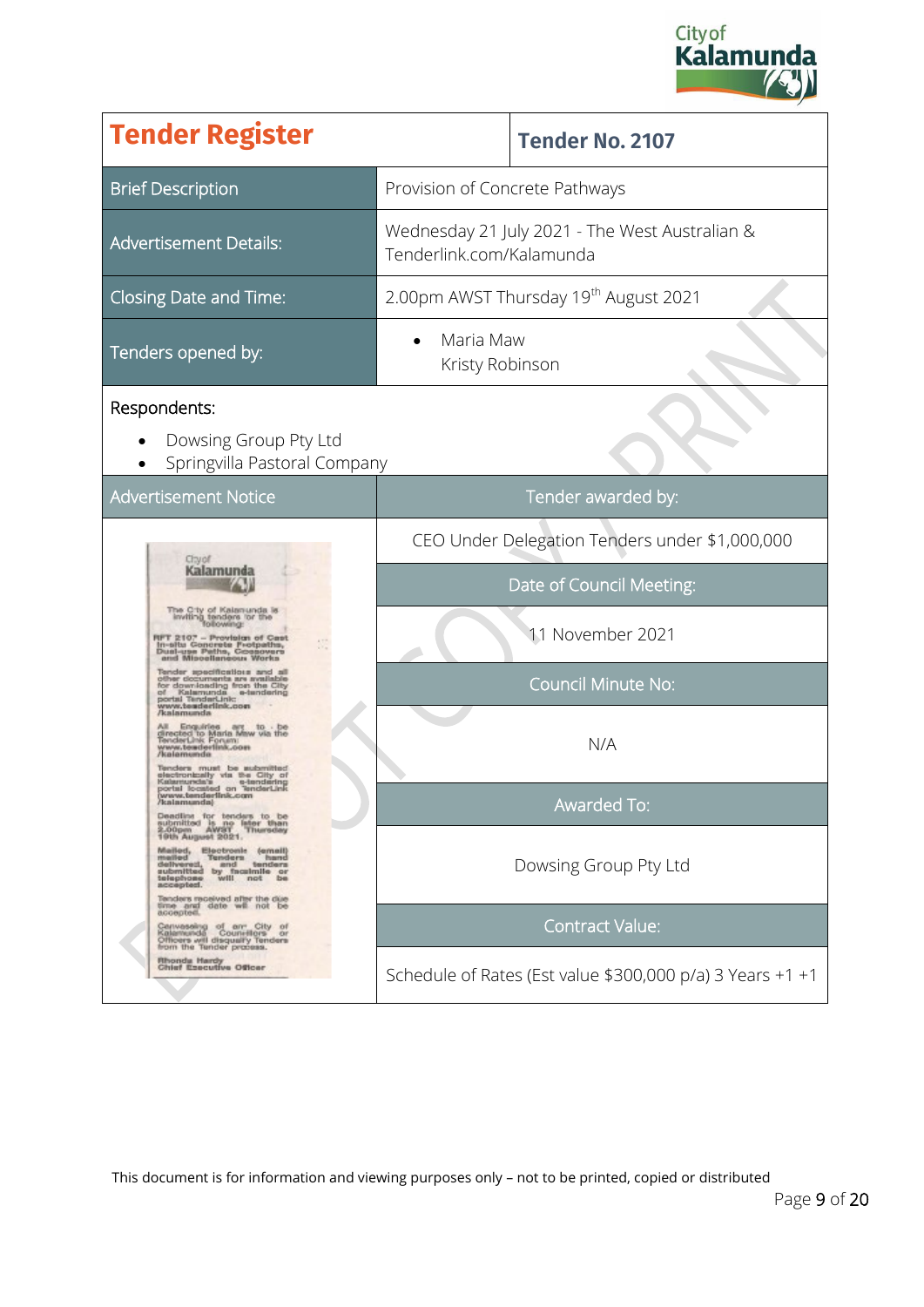

| <b>Tender Register</b>        |                              | <b>Tender No. 2108</b>          |
|-------------------------------|------------------------------|---------------------------------|
| <b>Brief Description</b>      |                              | Green Waste Services - DEFERRED |
| <b>Advertisement Details:</b> |                              |                                 |
| Closing Date and Time:        |                              |                                 |
| Tenders opened by:            | Maria Maw<br>Kristy Robinson |                                 |
| Respondents:                  |                              |                                 |
| Advertisement Notice          |                              | Tender awarded by:              |
|                               |                              |                                 |
|                               |                              | Date of Council Meeting:        |
|                               |                              |                                 |
|                               |                              | Council Minute No:              |
|                               |                              |                                 |
|                               |                              | Awarded To:                     |
|                               |                              |                                 |
|                               |                              | <b>Contract Value:</b>          |
|                               |                              |                                 |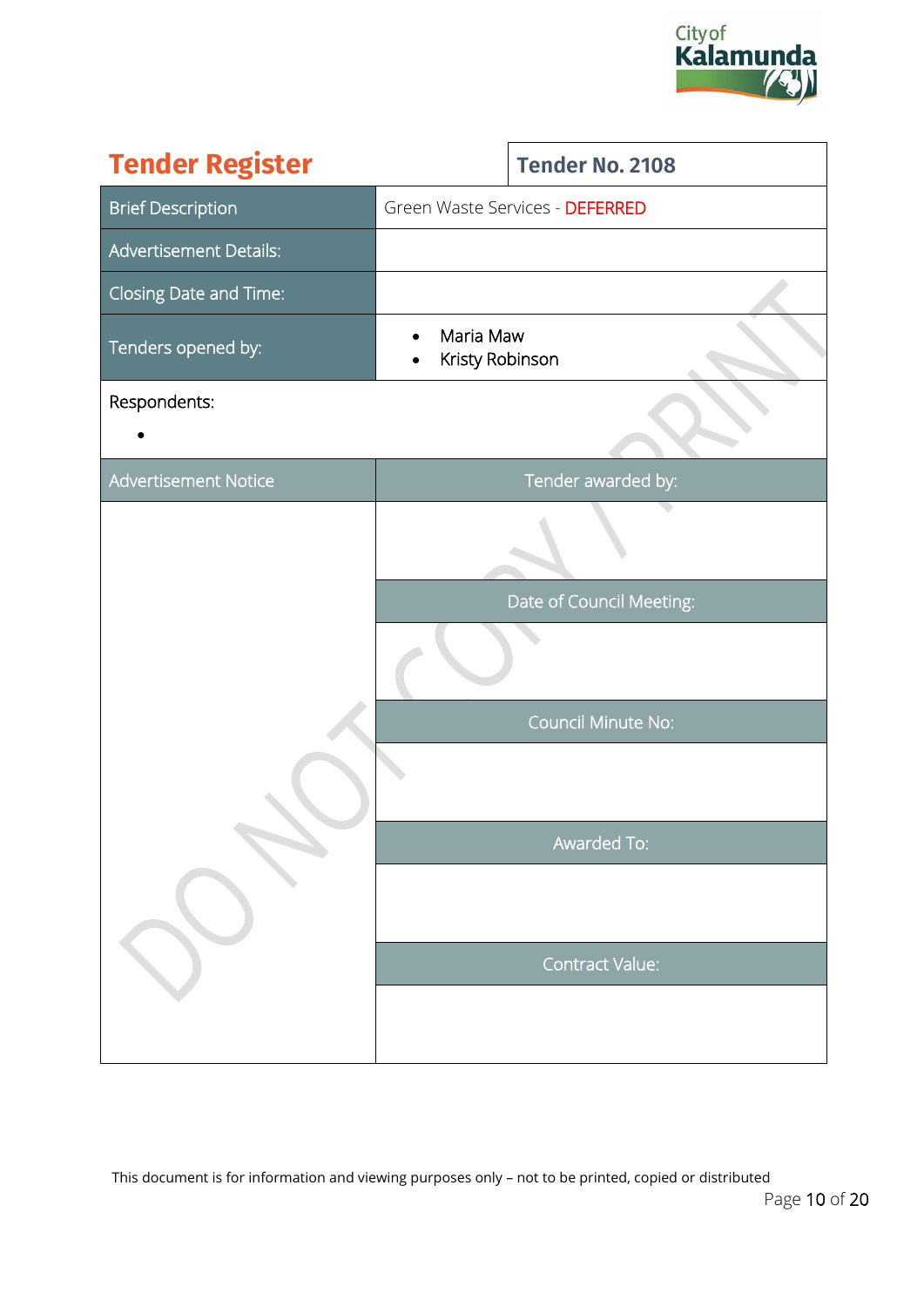

| <b>Tender Register</b>                                                                                                                                                                            |                                                                                                                                                                       |                              | <b>Tender No. 2109</b>              |
|---------------------------------------------------------------------------------------------------------------------------------------------------------------------------------------------------|-----------------------------------------------------------------------------------------------------------------------------------------------------------------------|------------------------------|-------------------------------------|
| <b>Brief Description</b>                                                                                                                                                                          | Central Mall Street Scape Kalamunda                                                                                                                                   |                              |                                     |
| <b>Advertisement Details:</b>                                                                                                                                                                     | Saturday 24 July 2021 - The West Australian &<br>Tenderlink.com/Kalamunda                                                                                             |                              |                                     |
| <b>Closing Date and Time:</b>                                                                                                                                                                     |                                                                                                                                                                       |                              | 2.00pm AWST Monday 23rd August 2021 |
| Tenders opened by:                                                                                                                                                                                |                                                                                                                                                                       | Maria Maw<br>Kristy Robinson |                                     |
| <b>BOS Civil Pty Ltd</b><br>Civcon Civil & Project Management<br>Advanteering - Civil Engineers                                                                                                   | Environmental Industries Pty Ltd<br>MG Group                                                                                                                          |                              |                                     |
| <b>Advertisement Notice</b>                                                                                                                                                                       |                                                                                                                                                                       |                              | Tender awarded by:                  |
| City of<br>Kalan                                                                                                                                                                                  |                                                                                                                                                                       |                              | Council                             |
| The City of Kalamunda is<br>inviting tenders for the                                                                                                                                              | Date of Council Meeting:<br>23 March 2021<br><b>Council Minute No:</b><br>29/2021 - and Council briefed on 5 November 2021<br>Awarded To:<br><b>BOS Civil Pty Ltd</b> |                              |                                     |
| following:<br>RFT 2109 - Kalamunda<br><b>Central Mall Streetscape</b><br>Construction                                                                                                             |                                                                                                                                                                       |                              |                                     |
| Tender specifications and all<br>other documents are available<br>for downloading from the City<br>Kalamunda<br>e-tendering<br>portal TenderLink:<br>vww.tenderlink.con<br>/kalamunda             |                                                                                                                                                                       |                              |                                     |
| <b>Enquiries</b><br>are<br>to<br>be<br>directed to Maria Maw via the<br>TenderLink Forum:<br>www.tenderlink.com<br>kalamunda                                                                      |                                                                                                                                                                       |                              |                                     |
| Tenders must be submitted<br>electronically via the City of<br>Kalamunda's<br>e-tendering<br>portal located on TenderLink<br>(www.tenderlink.com<br>/kalamunda)                                   |                                                                                                                                                                       |                              |                                     |
| Deadline for tenders to be<br>submitted is no later than<br>2.00pm AWST Monday 23rd<br><b>August 2021.</b>                                                                                        |                                                                                                                                                                       |                              |                                     |
| Malled,<br>Electronic (email)<br>mailed<br>Tenders,<br>hand<br>delivered,<br>tenders<br>and<br>submitted by facsimile or<br>telephone<br>accepted.<br>will<br>not<br>be                           | <b>Contract Value:</b>                                                                                                                                                |                              |                                     |
| Tenders received after the due<br>time and date will not be<br>accepted.<br>Canvassing of any City of<br>Kalamunda Councillors or<br>Officers will disqualify Tenders<br>from the Tender process. | \$2,654,912.40 ex GST                                                                                                                                                 |                              |                                     |
| Rhonda Hardy<br><b>Chief Executive Officer</b>                                                                                                                                                    |                                                                                                                                                                       |                              |                                     |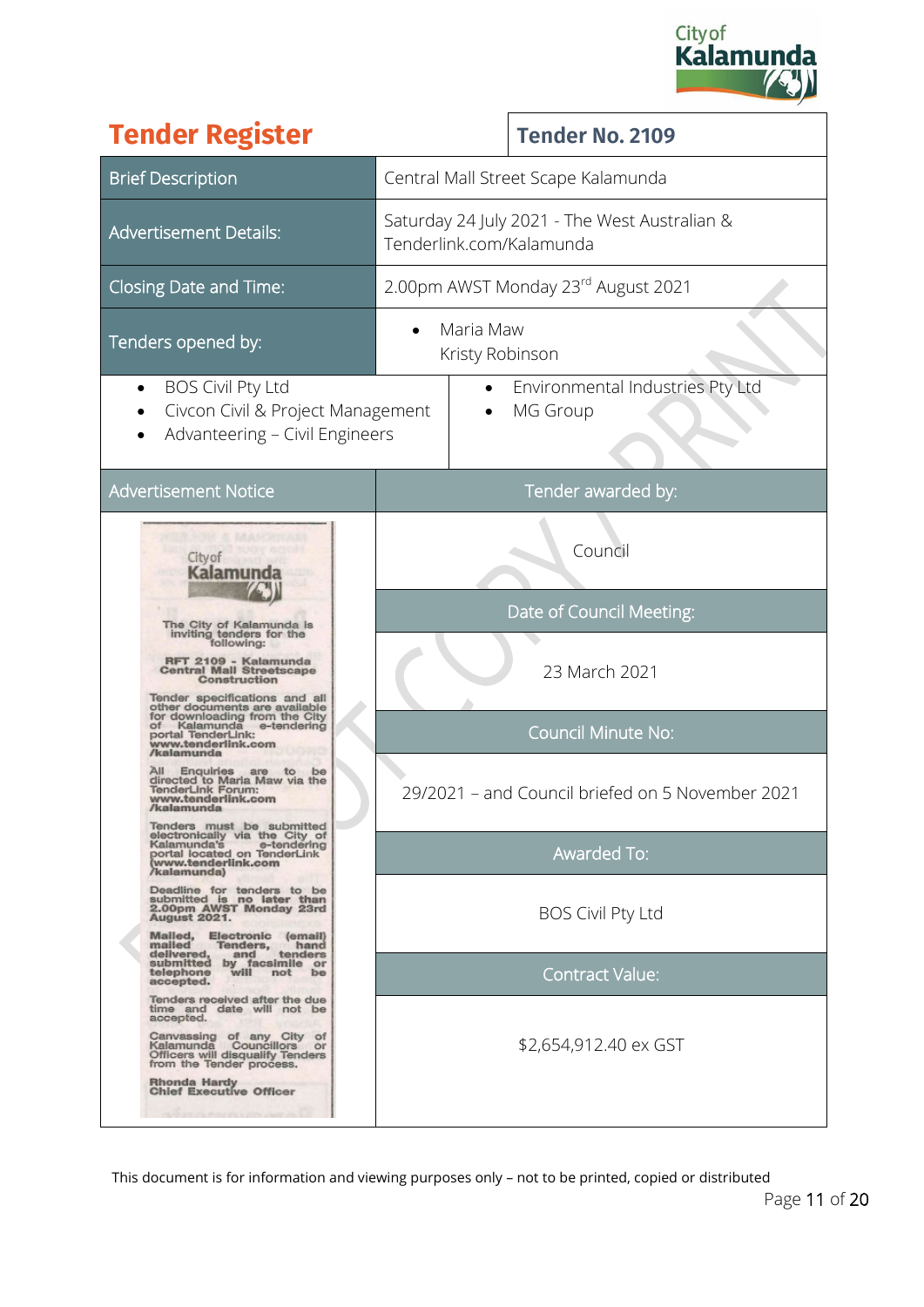

| <b>Tender Register</b>                                                                                                                                                                                                                              | <b>Tender No. 2110</b>                                                       |  |  |
|-----------------------------------------------------------------------------------------------------------------------------------------------------------------------------------------------------------------------------------------------------|------------------------------------------------------------------------------|--|--|
| <b>Brief Description</b>                                                                                                                                                                                                                            | Upgrade of Sports Floodlighting at Maida Vale Reserve                        |  |  |
| <b>Advertisement Details:</b>                                                                                                                                                                                                                       | Wednesday 25 August 2021 - The West Australian &<br>Tenderlink.com/Kalamunda |  |  |
| Closing Date and Time:                                                                                                                                                                                                                              | 2.00pm AWST Thursday 30 September 2021                                       |  |  |
| Tenders opened by:                                                                                                                                                                                                                                  | Maria Maw<br>Kristy Robinson                                                 |  |  |
| Respondents:<br><b>Stiles Electrical &amp; Communication Services</b><br><b>PACM Electrical</b><br>Kalamunda Electrics                                                                                                                              |                                                                              |  |  |
| <b>Advertisement Notice</b>                                                                                                                                                                                                                         | Tender awarded by:                                                           |  |  |
| Citvof                                                                                                                                                                                                                                              | CEO Under Delegation Tenders under \$1,000,000                               |  |  |
| The City of Kalamunda is                                                                                                                                                                                                                            | Date of Council Meeting:                                                     |  |  |
| inviting tenders for the<br>following:<br>RFT 2110 - Maida Vale<br>Reserve - Master Plan<br><b>Sports Field Lighting</b><br>Upgrades<br>Tender specifications and all<br>other documents are available                                              | 30 November 2021                                                             |  |  |
| for downloading from the City<br>Kalamunda<br>e-tendering<br>portal TenderLink:<br>www.tenderlink.com.au<br>kalamunda                                                                                                                               | <b>Council Minute No:</b>                                                    |  |  |
| Enquiries<br>are<br>be<br>to<br>directed to Maria Maw via the<br>TenderLink Forum:<br>www.tenderlink.com.au<br>/kalamunda<br>Tenders must be submitted<br>electronically via the City of<br>Kalamunda's e-tendering<br>portal located on TenderLink | N/A                                                                          |  |  |
| (www.tenderlink.com.au<br>/kalamunda)<br>Deadline for tenders to be<br>submitted is no later than<br>2.00pm AWST Thursday                                                                                                                           | <b>Awarded To:</b>                                                           |  |  |
| 23rd September 2021.<br>Mailed, Electronic<br>(email)<br>mailed<br>Tenders,<br>hand<br>mailed<br>delivered, and tenues<br>submitted by facsimile or<br>talephone will not be<br>Tenders received after the due                                      | Kalamunda Electrics                                                          |  |  |
| time and date will not be<br>accepted.<br>Canvassing of any City of<br>Kalamunda Councillors or<br>Kalamunda Councillors or<br>Officers will disquality Tenders                                                                                     | Contract Value:                                                              |  |  |
| from the Tender process.<br>Rhonda Hardy<br><b>Chief Executive Officer</b>                                                                                                                                                                          | \$430,044.00 ex GST                                                          |  |  |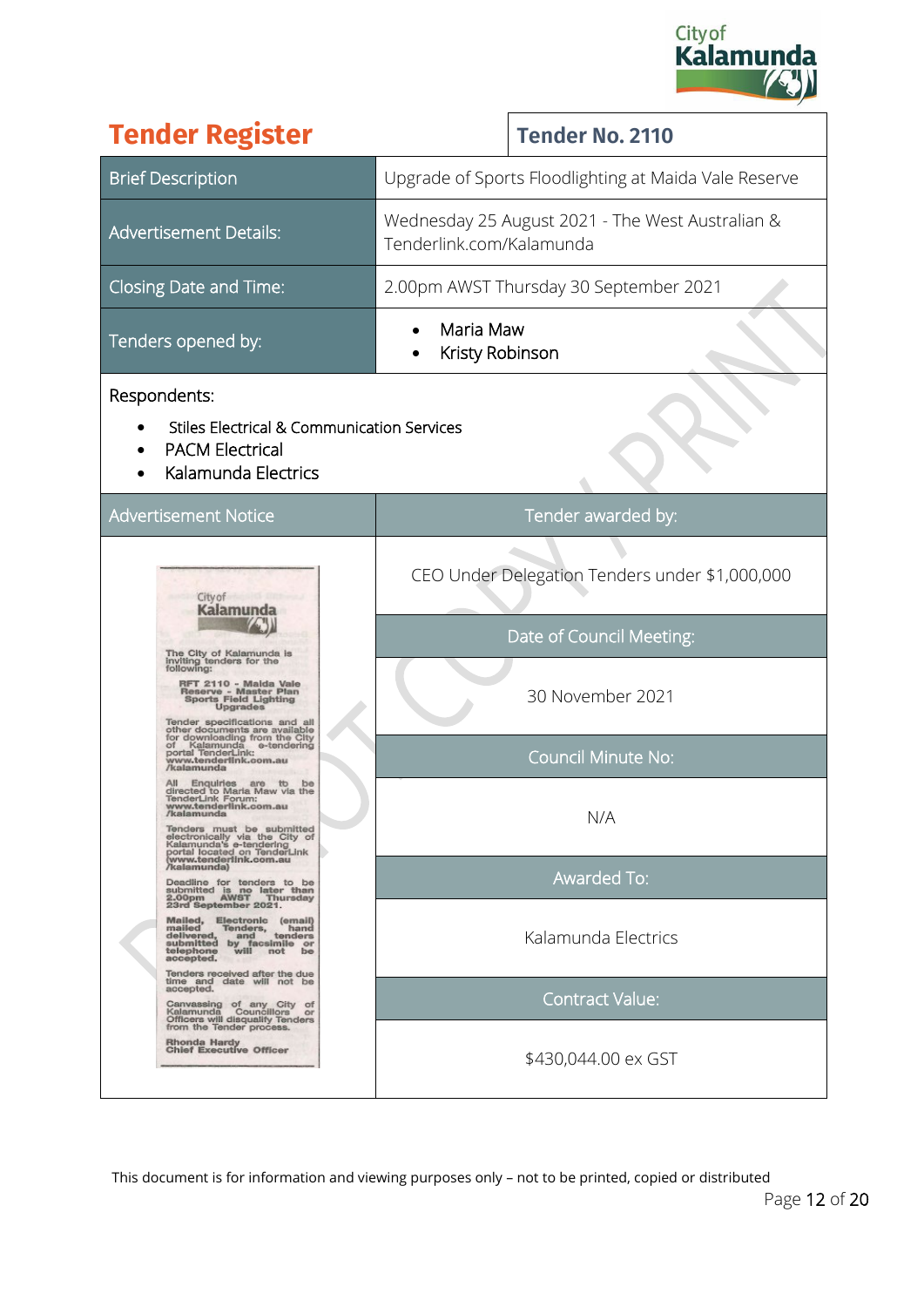

| <b>Tender Register</b>                                                                                                                                                                                                                                                                                                                                                                                                                                                                                                                                                                                                                                                                                                                                                                                  | <b>Tender No. 2111</b>                                                        |  |
|---------------------------------------------------------------------------------------------------------------------------------------------------------------------------------------------------------------------------------------------------------------------------------------------------------------------------------------------------------------------------------------------------------------------------------------------------------------------------------------------------------------------------------------------------------------------------------------------------------------------------------------------------------------------------------------------------------------------------------------------------------------------------------------------------------|-------------------------------------------------------------------------------|--|
| <b>Brief Description</b>                                                                                                                                                                                                                                                                                                                                                                                                                                                                                                                                                                                                                                                                                                                                                                                | Dawson Park & Pioneer Park Contaminated Site                                  |  |
| <b>Advertisement Details:</b>                                                                                                                                                                                                                                                                                                                                                                                                                                                                                                                                                                                                                                                                                                                                                                           | Wednesday 20 October 2021 - The West Australian &<br>Tenderlink.com/Kalamunda |  |
| Closing Date and Time:                                                                                                                                                                                                                                                                                                                                                                                                                                                                                                                                                                                                                                                                                                                                                                                  | 2.00pm AWST Thursday 18 November 2021                                         |  |
| Tenders opened by:                                                                                                                                                                                                                                                                                                                                                                                                                                                                                                                                                                                                                                                                                                                                                                                      | Maria Maw<br>Kristy Robinson                                                  |  |
| Respondents:<br>360 Environmental Pty Ltd<br>Site Environmental and Remediation Services (WA) Pty Ltd                                                                                                                                                                                                                                                                                                                                                                                                                                                                                                                                                                                                                                                                                                   |                                                                               |  |
| <b>Advertisement Notice</b>                                                                                                                                                                                                                                                                                                                                                                                                                                                                                                                                                                                                                                                                                                                                                                             | Tender awarded by:                                                            |  |
| City of<br>Kalamur<br>The City of Kalamunda is<br>inviting tenders for the<br>following:<br>RFT 2111 - Dawson Park<br><b>Primary School Oval &amp;</b><br>ioneer Park Contaminated<br>Sites - DSI & SMP<br>Tender specifications and<br>other documents are available<br>for downloading from the City<br>Kalamunda<br>e-tendering<br>portal TenderLink:<br>www.tenderlink.con<br>/kalamunda<br>Enquiries are to<br>be<br>directed to Maria Maw via the<br>TenderLink Forum:<br>www.tenderlink.com<br>/kalamunda<br>Tenders must be submitted<br>electronically<br>via une<br><b>GITV</b><br>of Kalamunda's e-tendering<br>portal located on TenderLink<br>(www.tenderlink.com<br>/kalamunda)<br>Deadline for tenders to be<br>submitted is no later than<br>2.00pm AWST Thursday 18<br>November, 2021. | Date of Council Meeting:<br><b>Council Minute No:</b><br><b>Awarded To:</b>   |  |
| Malled, Electronic (email)<br>mailed<br>Tenders, have<br>Tenders, tenders<br>mailed<br>delivered, and tenues<br>submitted by facsimile or<br>tatenhone will not be<br>Tenders received after the due<br>time and date will not be<br>accepted.<br>Canvassing of any City of<br>Kalamunda Councillors or<br>Officers will disqualify Tenders<br>from the Tender process.<br>Rhonda Hardy<br><b>Chief Executive Officer</b>                                                                                                                                                                                                                                                                                                                                                                               | <b>Contract Value:</b>                                                        |  |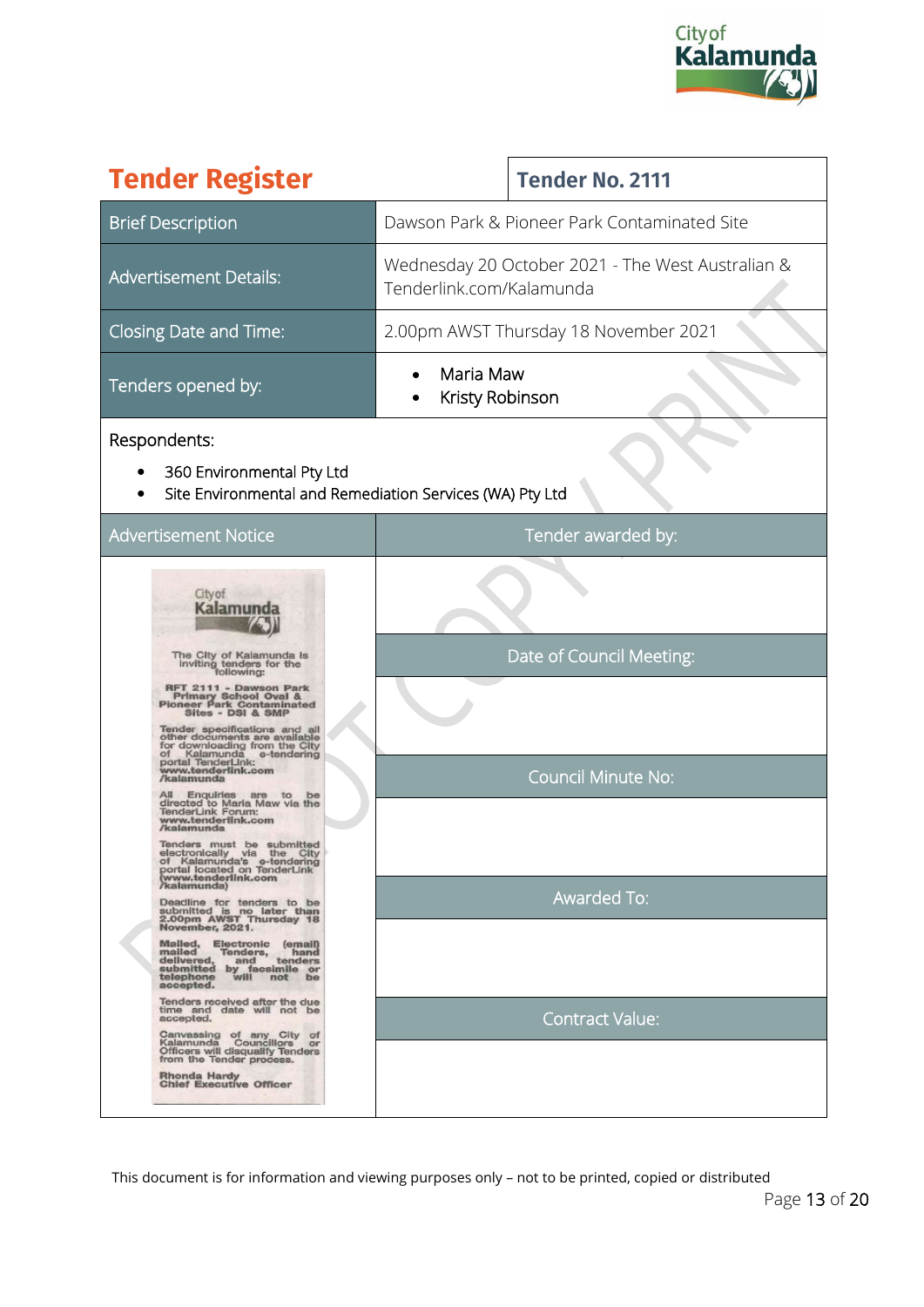

| <b>Tender Register</b>                                                                                                                                                  | <b>Tender No. 2112</b>                                                       |  |
|-------------------------------------------------------------------------------------------------------------------------------------------------------------------------|------------------------------------------------------------------------------|--|
| <b>Brief Description</b>                                                                                                                                                | Dual Control Suction Broom Sweeper                                           |  |
| <b>Advertisement Details:</b>                                                                                                                                           | Wednesday 18 August 2021 - The West Australian &<br>Tenderlink.com/Kalamunda |  |
| Closing Date and Time:                                                                                                                                                  | 2.00pm AWST Thursday 16 September 2021                                       |  |
| Tenders opened by:                                                                                                                                                      | Maria Maw<br>Kristy Robinson                                                 |  |
| Respondents:<br><b>Bucher Municipal Pty Ltd</b><br><b>KOR Equipment Solutions</b><br>Rosmech Sales & Service Pty Ltd                                                    |                                                                              |  |
| <b>Advertisement Notice</b>                                                                                                                                             | Tender awarded by:                                                           |  |
| City of<br>Kalam                                                                                                                                                        | CEO Under Delegation Tenders under \$1,000,000                               |  |
| The City of Kalamunda<br>tenders<br>inviting<br>following:                                                                                                              | Date of Council Meeting:                                                     |  |
| RFT 2112 - Supply & Deliver<br>1 x Dual Control Suction<br><b>Broom Sweeper</b><br>Tender specifications and all                                                        | 26 October 2021                                                              |  |
| other documents are available<br>for downloading from the City<br>e-tendering<br>Kalamunda<br>portal TenderLink:<br>www.vendorpanel.com.au/<br>kalamunda/tenders        | <b>Council Minute No:</b>                                                    |  |
| Enquiries are to be<br>directed to Maria Maw via the<br>TenderLink Forum:<br>www.vendorpanel.com.au/<br>kalamunda/tenders<br>Tenders must be submitted                  | N/A                                                                          |  |
| electronically via the City of<br>Kalamunda's e-tendering por-<br>tal located on TenderLink<br>(www.vendorpanel.com.au/<br>kalamunda/tenders)                           | Awarded To:                                                                  |  |
| Deadline for tenders to be<br>submitted is no later than<br>2.00pm AWST Thursday 16<br>September 2021.<br>Mailed, Electronic (email)                                    | Bucher Municipal Pty Ltd                                                     |  |
| mailed<br>Tenders,<br>hand<br>tenders<br>delivered.<br>and<br>submitted<br>by facsimile or<br>telephone<br>Will<br>be<br>not<br>accepted.                               |                                                                              |  |
| Tenders received after the due<br>time and date will not be<br>accepted.                                                                                                | <b>Contract Value:</b>                                                       |  |
| Canvassing of any City of<br>Kalamunda Councillors or<br>Officers will disqualify Tenders<br>from the Tender process.<br>Rhonda Hardy<br><b>Chief Executive Officer</b> | \$345,000 ex GST                                                             |  |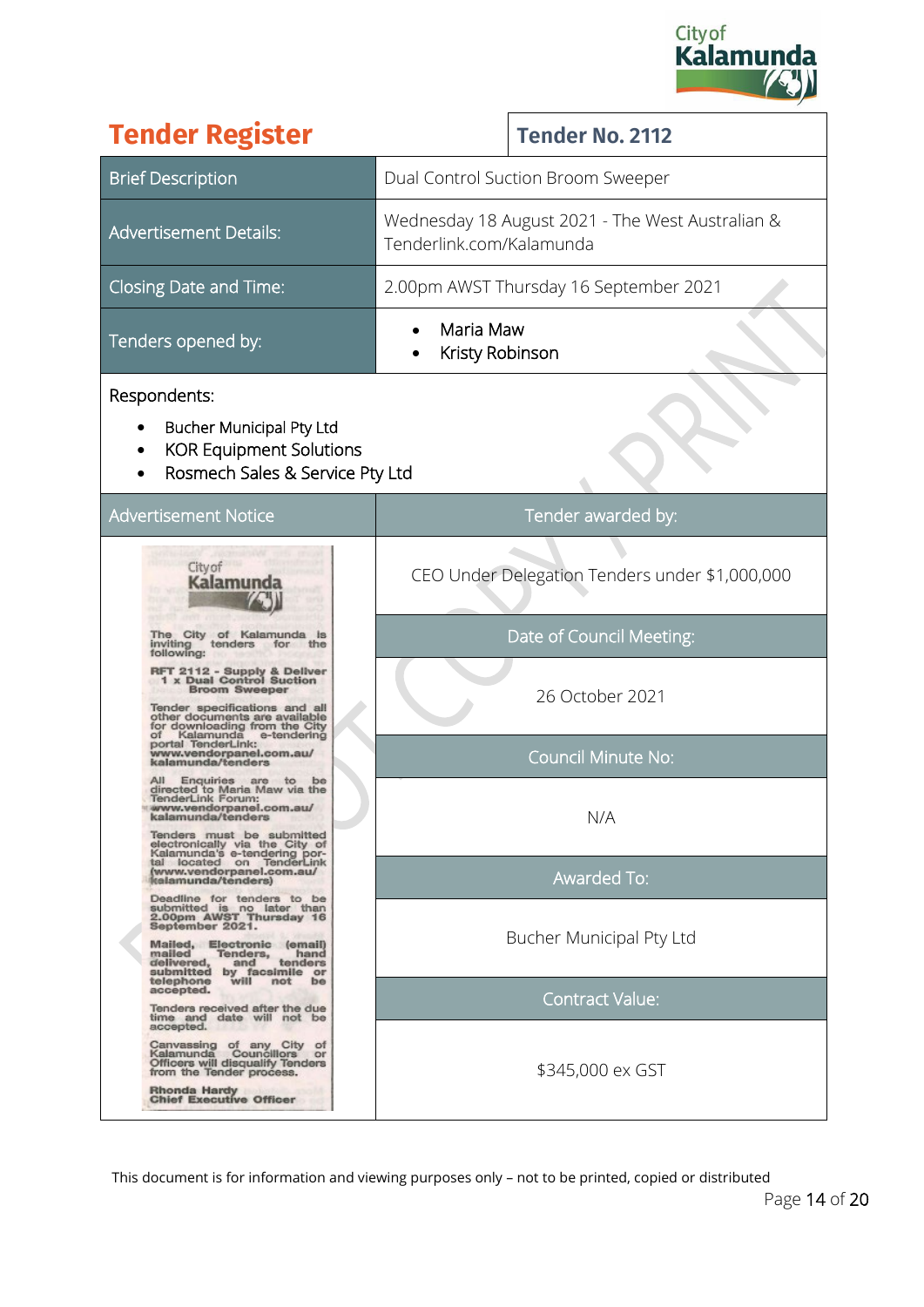

| <b>Tender Register</b>                                                                                                                                                                                                                                                                                                                                                                                                                                                                                                                                                                                                                                                                                            | <b>Tender No. 2113</b>                                                                                                                                                     |  |
|-------------------------------------------------------------------------------------------------------------------------------------------------------------------------------------------------------------------------------------------------------------------------------------------------------------------------------------------------------------------------------------------------------------------------------------------------------------------------------------------------------------------------------------------------------------------------------------------------------------------------------------------------------------------------------------------------------------------|----------------------------------------------------------------------------------------------------------------------------------------------------------------------------|--|
| <b>Brief Description</b>                                                                                                                                                                                                                                                                                                                                                                                                                                                                                                                                                                                                                                                                                          | Road Rehabilitation Dundas Road, High Wycombe                                                                                                                              |  |
| <b>Advertisement Details:</b>                                                                                                                                                                                                                                                                                                                                                                                                                                                                                                                                                                                                                                                                                     | Wednesday 15 December 2022 - The West Australian &<br>Tenderlink.com/Kalamunda                                                                                             |  |
| Closing Date and Time:                                                                                                                                                                                                                                                                                                                                                                                                                                                                                                                                                                                                                                                                                            | 2.00pm AWST Thursday 27th January 2022                                                                                                                                     |  |
| Tenders opened by:                                                                                                                                                                                                                                                                                                                                                                                                                                                                                                                                                                                                                                                                                                | Maria Maw<br>Kristy Robinson                                                                                                                                               |  |
| Respondents:<br>Forrest Civil Pty Ltd<br>Downer EDI Works Pty Ltd                                                                                                                                                                                                                                                                                                                                                                                                                                                                                                                                                                                                                                                 |                                                                                                                                                                            |  |
| <b>Advertisement Notice</b>                                                                                                                                                                                                                                                                                                                                                                                                                                                                                                                                                                                                                                                                                       | Tender awarded by:                                                                                                                                                         |  |
| Tenders must be submitted<br>electronically via the City of<br>Kalamanda's e-bandering<br>portal located on TenderLink<br>(www.vendorpanel.com.<br>au/kslamunda/tenders)<br>Deadline for tenders to be<br>submitted is no later than<br>3.00gen Awarr Thursday 20<br>January 2022,<br>Majud,<br>Electronic (email)<br>mailed<br>fendere, sendere<br>delivered.<br>delivered and tenders<br>submitted by facalmile or<br>telephone will not be<br>accepted.<br>Tenders received after the due<br>Brne and date will not be<br>accepted.<br>Canvassing of any City of<br>Kalamunda Counciligns or<br>Officers will disquality fenders<br>from the Tender process.<br><b>Rhenda Hardy</b><br>Chief Executive Officer | CEO Under Delegation Tenders under \$1,000,000<br>Date of Council Meeting:<br>20 April 2022<br><b>Council Minute No:</b><br>N/A<br>Awarded To:<br>Downer EDI Works Pty Ltd |  |
|                                                                                                                                                                                                                                                                                                                                                                                                                                                                                                                                                                                                                                                                                                                   | Contract Value:<br>\$354,264.73 ex gst                                                                                                                                     |  |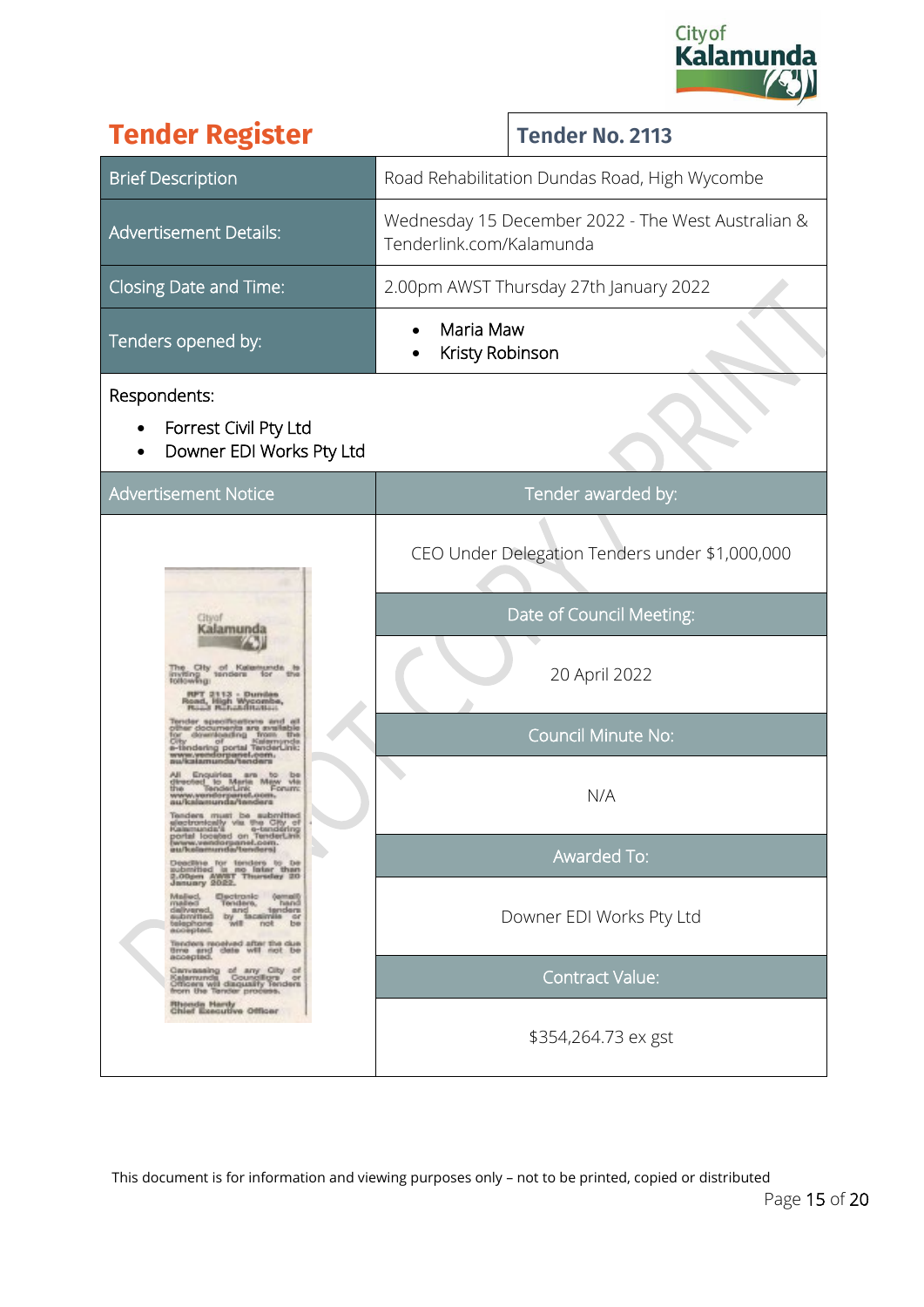

| <b>Tender Register</b>                                                                                                                                                                                                                                                                                                                                                                                                                                        | <b>Tender No. 2114</b>                                                        |  |
|---------------------------------------------------------------------------------------------------------------------------------------------------------------------------------------------------------------------------------------------------------------------------------------------------------------------------------------------------------------------------------------------------------------------------------------------------------------|-------------------------------------------------------------------------------|--|
| <b>Brief Description</b>                                                                                                                                                                                                                                                                                                                                                                                                                                      | Stirk Park Drainage and Pond Upgrades                                         |  |
| <b>Advertisement Details:</b>                                                                                                                                                                                                                                                                                                                                                                                                                                 | Wednesday 27 October 2021 - The West Australian &<br>Tenderlink.com/Kalamunda |  |
| Closing Date and Time:                                                                                                                                                                                                                                                                                                                                                                                                                                        | 2.00pm AWST Thursday 25 November 2021                                         |  |
| Tenders opened by:                                                                                                                                                                                                                                                                                                                                                                                                                                            | Maria Maw<br>Kristy Robinson                                                  |  |
| Respondents:<br><b>BMD Construction Pty Ltd</b><br><b>BOS Civil Pty Ltd</b><br>Delta Pty Ltd                                                                                                                                                                                                                                                                                                                                                                  |                                                                               |  |
| <b>Advertisement Notice</b>                                                                                                                                                                                                                                                                                                                                                                                                                                   | Tender awarded by:                                                            |  |
| City of<br>Kalamu<br>The City of Kalamunda<br>is inviting tenders<br>for the following:<br>Stirk Park Kalamunda<br><b>Drainage Upgrade</b><br>Tender specifications and<br>other documents are available                                                                                                                                                                                                                                                      | CEO Under Delegation Tenders under \$1,000,000                                |  |
|                                                                                                                                                                                                                                                                                                                                                                                                                                                               | Date of Council Meeting:                                                      |  |
|                                                                                                                                                                                                                                                                                                                                                                                                                                                               | 23 December 2021                                                              |  |
| for downloading from the City<br>Kalamunda<br>оf<br>portal TenderLink:<br>www.tenderlink.cor<br>alamunda                                                                                                                                                                                                                                                                                                                                                      | <b>Council Minute No:</b>                                                     |  |
| Enquiries<br>be<br>directed to<br>Maria<br>Maw<br>via the TenderLink Forum:<br>/ww.tenderlink.com<br>Tenders must be submitted<br>electronically via the City of<br>Kalamunda's e-tendering<br>portal located on TenderLink<br>www.tenderlink.com/                                                                                                                                                                                                            | N/A                                                                           |  |
| kalamunda)<br>Deadline for tenders to be<br>submitted is no later than<br>2.00pm AWST 25 November                                                                                                                                                                                                                                                                                                                                                             | <b>Awarded To:</b>                                                            |  |
| 2021.<br>Mailed,<br>Electronic<br>(email)<br>mailed<br>Tenders,<br>hand<br>tenders<br>delivered,<br>submitted<br>and tenders<br>by facsimile or<br>will not be<br>telephone<br>accepted.<br>Tenders received after the due<br>time and date will not be<br>accepted.<br>Canvassing of any City of<br>Kalamunda Councillors or<br><b>Officers will disqualify Tenders</b><br>from the Tender process.<br><b>Rhonda Hardy</b><br><b>Chief Executive Officer</b> | BMD Urban Pty Ltd                                                             |  |
|                                                                                                                                                                                                                                                                                                                                                                                                                                                               | <b>Contract Value:</b>                                                        |  |
|                                                                                                                                                                                                                                                                                                                                                                                                                                                               | \$713,603.62 ex GST                                                           |  |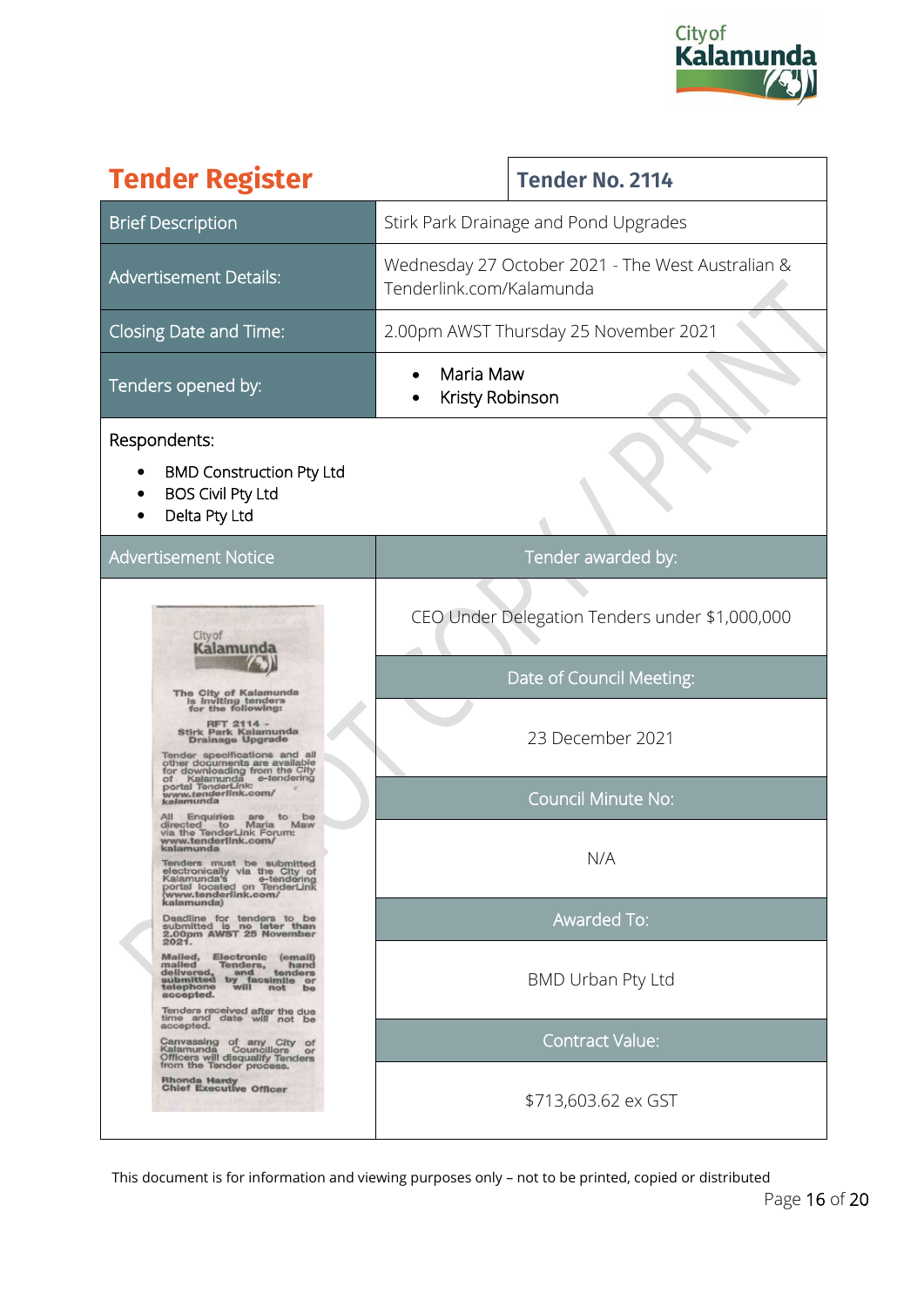

| <b>Tender Register</b>                                                                                                                                                                                                                                                                                                                                                                                                                                                                                                                                                                                                                                                                                                                                                                                                                                                                                                                                                                                                                                                                                                                                                           | <b>Tender No. 2115</b>                                                                     |  |  |
|----------------------------------------------------------------------------------------------------------------------------------------------------------------------------------------------------------------------------------------------------------------------------------------------------------------------------------------------------------------------------------------------------------------------------------------------------------------------------------------------------------------------------------------------------------------------------------------------------------------------------------------------------------------------------------------------------------------------------------------------------------------------------------------------------------------------------------------------------------------------------------------------------------------------------------------------------------------------------------------------------------------------------------------------------------------------------------------------------------------------------------------------------------------------------------|--------------------------------------------------------------------------------------------|--|--|
| <b>Brief Description</b>                                                                                                                                                                                                                                                                                                                                                                                                                                                                                                                                                                                                                                                                                                                                                                                                                                                                                                                                                                                                                                                                                                                                                         | <b>Cleaning Services</b>                                                                   |  |  |
| <b>Advertisement Details:</b>                                                                                                                                                                                                                                                                                                                                                                                                                                                                                                                                                                                                                                                                                                                                                                                                                                                                                                                                                                                                                                                                                                                                                    | Saturday 16 <sup>th</sup> October 2021 - The West Australian &<br>Tenderlink.com/Kalamunda |  |  |
| Closing Date and Time:                                                                                                                                                                                                                                                                                                                                                                                                                                                                                                                                                                                                                                                                                                                                                                                                                                                                                                                                                                                                                                                                                                                                                           | 2.00pm AWST Friday 26 <sup>th</sup> November 2021                                          |  |  |
| Tenders opened by:                                                                                                                                                                                                                                                                                                                                                                                                                                                                                                                                                                                                                                                                                                                                                                                                                                                                                                                                                                                                                                                                                                                                                               | Maria Maw<br>Kristy Robinson                                                               |  |  |
| Charles Service Company<br>$\bullet$<br><b>GJK Facility Services</b><br>Iconic Property Services Pty Ltd                                                                                                                                                                                                                                                                                                                                                                                                                                                                                                                                                                                                                                                                                                                                                                                                                                                                                                                                                                                                                                                                         | <b>OCE Corporate</b><br>Spick & Span Commercial Property<br><b>DMC Cleaning</b>            |  |  |
| <b>Advertisement Notice</b>                                                                                                                                                                                                                                                                                                                                                                                                                                                                                                                                                                                                                                                                                                                                                                                                                                                                                                                                                                                                                                                                                                                                                      | Tender awarded by:                                                                         |  |  |
| Cityof<br>The City of Kalamunda<br>inviting tenders for tl<br>the<br>following:<br>RFT 2115 - Provision of<br><b>General Cleaning Services</b><br>Tender specifications and all<br>documents<br>for down<br>other<br>are<br>available<br>downloading<br>the<br>City<br>rom<br>Kalamunda e-tendering<br>portal<br>TenderLink: www.tenderlink.<br>com/kalamunda<br>Enquiries<br>are<br>to<br>directed to Maria Maw via<br>the TenderLink Forum:<br>the<br>www.tenderlink.<br>com/kalamunda<br>Tenders must be submitted<br>electronically via the City of<br>Kalamunda's e-tendering<br>portal located on TenderLink<br>(www.tenderlink.<br>com/kalamunda)<br>Deadline for tenders to be<br>submitted is no later than<br>2.00pm AWST Friday 26<br>November 2021.<br>Mailed, Electronic (email)<br>mailed<br>Tenders,<br>hand<br>mains<br>delivered, and<br>submitted by facsimile or<br>tolophone will not be<br>accepted.<br>Tenders received after the due<br>time and date will not be<br>accepted.<br>Canvassing of any City of<br>Kalamunda Councillors or<br>Officers.will.disqualify.Tenders<br>from the Tender process.<br>Rhonda Hardy<br><b>Chief Executive Officer</b> | <b>OCM</b><br>Date of Council Meeting:                                                     |  |  |
|                                                                                                                                                                                                                                                                                                                                                                                                                                                                                                                                                                                                                                                                                                                                                                                                                                                                                                                                                                                                                                                                                                                                                                                  | 22 February 2022                                                                           |  |  |
|                                                                                                                                                                                                                                                                                                                                                                                                                                                                                                                                                                                                                                                                                                                                                                                                                                                                                                                                                                                                                                                                                                                                                                                  | <b>Council Minute No:</b>                                                                  |  |  |
|                                                                                                                                                                                                                                                                                                                                                                                                                                                                                                                                                                                                                                                                                                                                                                                                                                                                                                                                                                                                                                                                                                                                                                                  | 07/2022                                                                                    |  |  |
|                                                                                                                                                                                                                                                                                                                                                                                                                                                                                                                                                                                                                                                                                                                                                                                                                                                                                                                                                                                                                                                                                                                                                                                  | Awarded To:                                                                                |  |  |
|                                                                                                                                                                                                                                                                                                                                                                                                                                                                                                                                                                                                                                                                                                                                                                                                                                                                                                                                                                                                                                                                                                                                                                                  | <b>OCE Corporate Cleaning</b>                                                              |  |  |
|                                                                                                                                                                                                                                                                                                                                                                                                                                                                                                                                                                                                                                                                                                                                                                                                                                                                                                                                                                                                                                                                                                                                                                                  | <b>Contract Value:</b>                                                                     |  |  |
|                                                                                                                                                                                                                                                                                                                                                                                                                                                                                                                                                                                                                                                                                                                                                                                                                                                                                                                                                                                                                                                                                                                                                                                  | Schedule of Rates Est \$650 000 (excl. GST) per<br>annum                                   |  |  |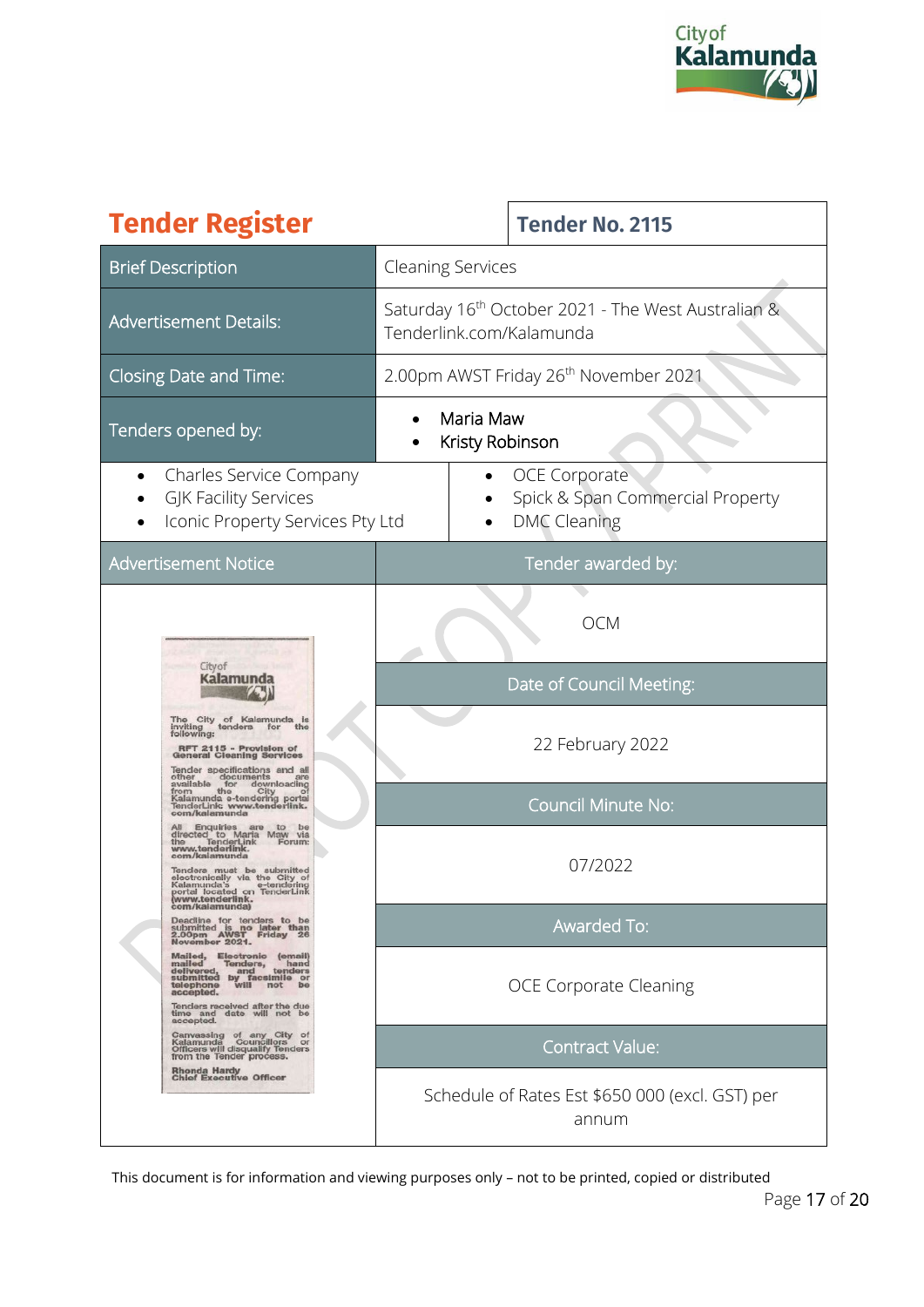

| <b>Tender Register</b>                                                                                                                                                                           |                                                                               | <b>Tender No. 2116</b>                         |  |
|--------------------------------------------------------------------------------------------------------------------------------------------------------------------------------------------------|-------------------------------------------------------------------------------|------------------------------------------------|--|
| <b>Brief Description</b>                                                                                                                                                                         | Brekshire & Dundas Road Shared Path                                           |                                                |  |
| <b>Advertisement Details:</b>                                                                                                                                                                    | Wednesday 1 December 2021 - The West Australian &<br>Tenderlink.com/Kalamunda |                                                |  |
| Closing Date and Time:                                                                                                                                                                           | 2.00pm AWST Thursday 6 January 2022                                           |                                                |  |
| Tenders opened by:                                                                                                                                                                               | Maria Maw<br>Kristy Robinson                                                  |                                                |  |
| Forrest Civil Pty Ltd<br>Downer EDI Works Pty Ltd                                                                                                                                                |                                                                               |                                                |  |
| <b>Advertisement Notice</b>                                                                                                                                                                      | Tender awarded by:                                                            |                                                |  |
| City of<br>Kalamı<br>City<br>Kalamunda<br>ot                                                                                                                                                     |                                                                               | CEO Under Delegation Tenders under \$1,000,000 |  |
| inviting<br>tenders<br>for<br>the<br>following:                                                                                                                                                  |                                                                               | Date of Council Meeting:                       |  |
| 2116 - Berkshire Road<br>and Dundas Road<br><b>Forrestfield Shared Path</b><br>Construction<br>Tender specifications and all                                                                     | 20 April 2022                                                                 |                                                |  |
| other documents are available<br>for downloading from the<br>City of Kalamunda e-tendering<br>the<br>portal TenderLink:<br>https://portal.tenderlink<br>com/kalamunda                            | <b>Council Minute No:</b>                                                     |                                                |  |
| Enquiries<br>be<br>are<br>to<br>directed to Maria Maw via the<br>TenderLink Forum:<br>https://portal.tenderlink.<br>com/kalamunda<br>Tenders must be submitted<br>electronically via the City    |                                                                               | N/A                                            |  |
| Kalamunda's<br>оf<br>e-tendering<br>portal located on TenderLink<br>(https://portal.tenderlink.<br>com/kalamunda)                                                                                | Awarded To:                                                                   |                                                |  |
| Deadline for tenders to be<br>submitted is no later than<br>2.00pm AWST Thursday 06<br>January 2022.<br>Mailed, Electronic (email)<br>mailed Tenders, hand deliv-<br>ered, and tenders submitted | Forrest Civil Pty Ltd                                                         |                                                |  |
| by facsimile or telephone<br>will not be accepted.<br>Tenders received after the                                                                                                                 |                                                                               |                                                |  |
| due time and date will not be<br>accepted.<br>Canvassing of any City of                                                                                                                          | <b>Contract Value:</b>                                                        |                                                |  |
| Kalamunda<br>Councillors<br>or<br>Officers will disqualify Tenders<br>from the Tender process.<br>Rhonda Hardy<br><b>Chief Executive Officer</b>                                                 |                                                                               | \$480,499.50 ex gst                            |  |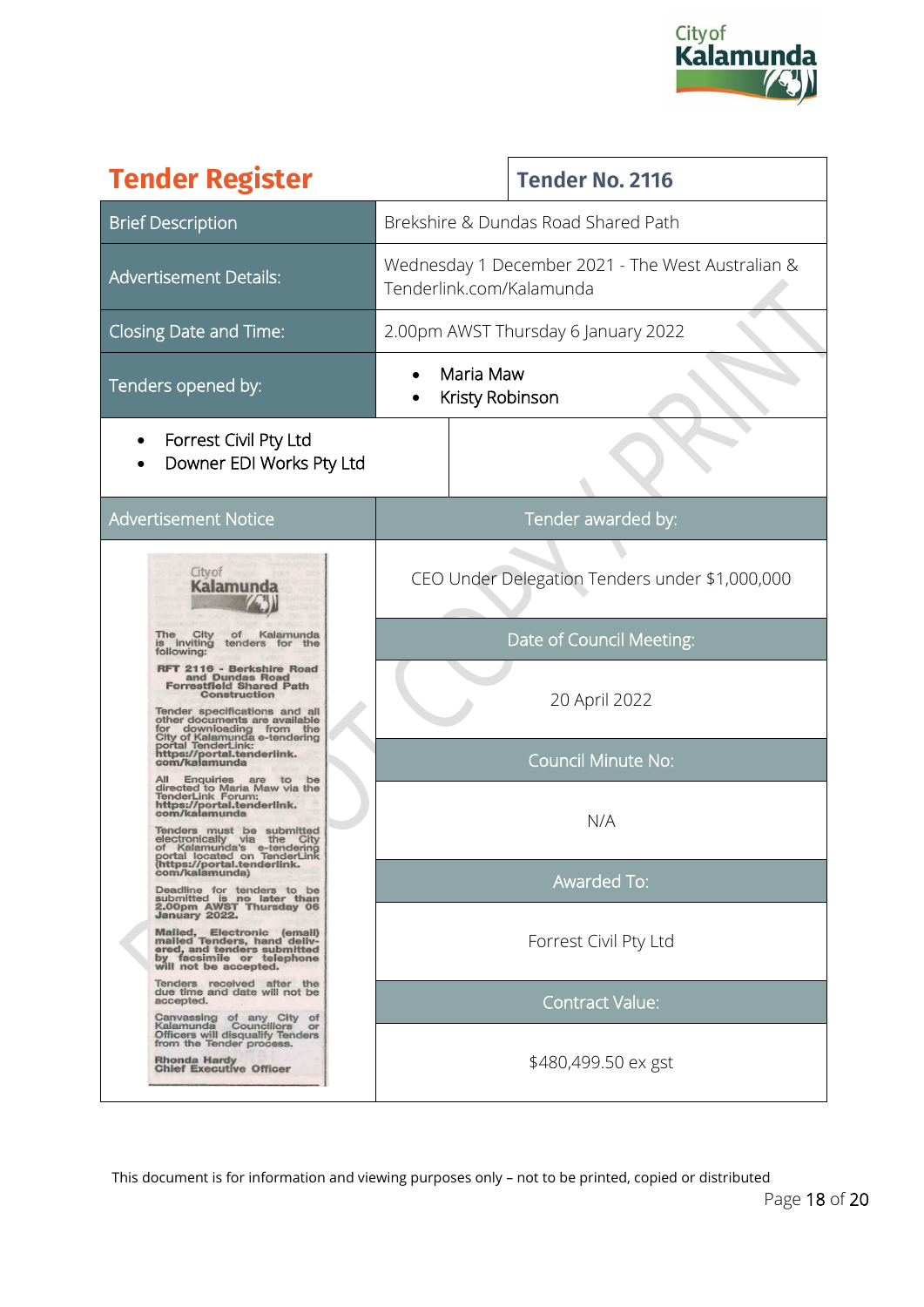

## **Index EOI**

| No.     | Tender Name            | <b>Status</b> |
|---------|------------------------|---------------|
| 2021-01 | Solar Farm Partnership | Closed        |
|         |                        |               |
|         |                        |               |
|         |                        |               |
|         |                        |               |
|         |                        |               |
|         |                        |               |
|         |                        |               |
|         |                        |               |
|         |                        |               |
|         |                        |               |
|         |                        |               |
|         |                        |               |
|         |                        |               |
|         |                        |               |
|         |                        |               |
|         |                        |               |
|         |                        |               |
|         |                        |               |
|         |                        |               |
|         |                        |               |
|         |                        |               |
|         |                        |               |
|         |                        |               |
|         | ۰                      |               |
|         |                        |               |
|         |                        |               |
|         |                        |               |
|         |                        |               |
|         |                        |               |
|         |                        |               |
|         |                        |               |
|         |                        |               |